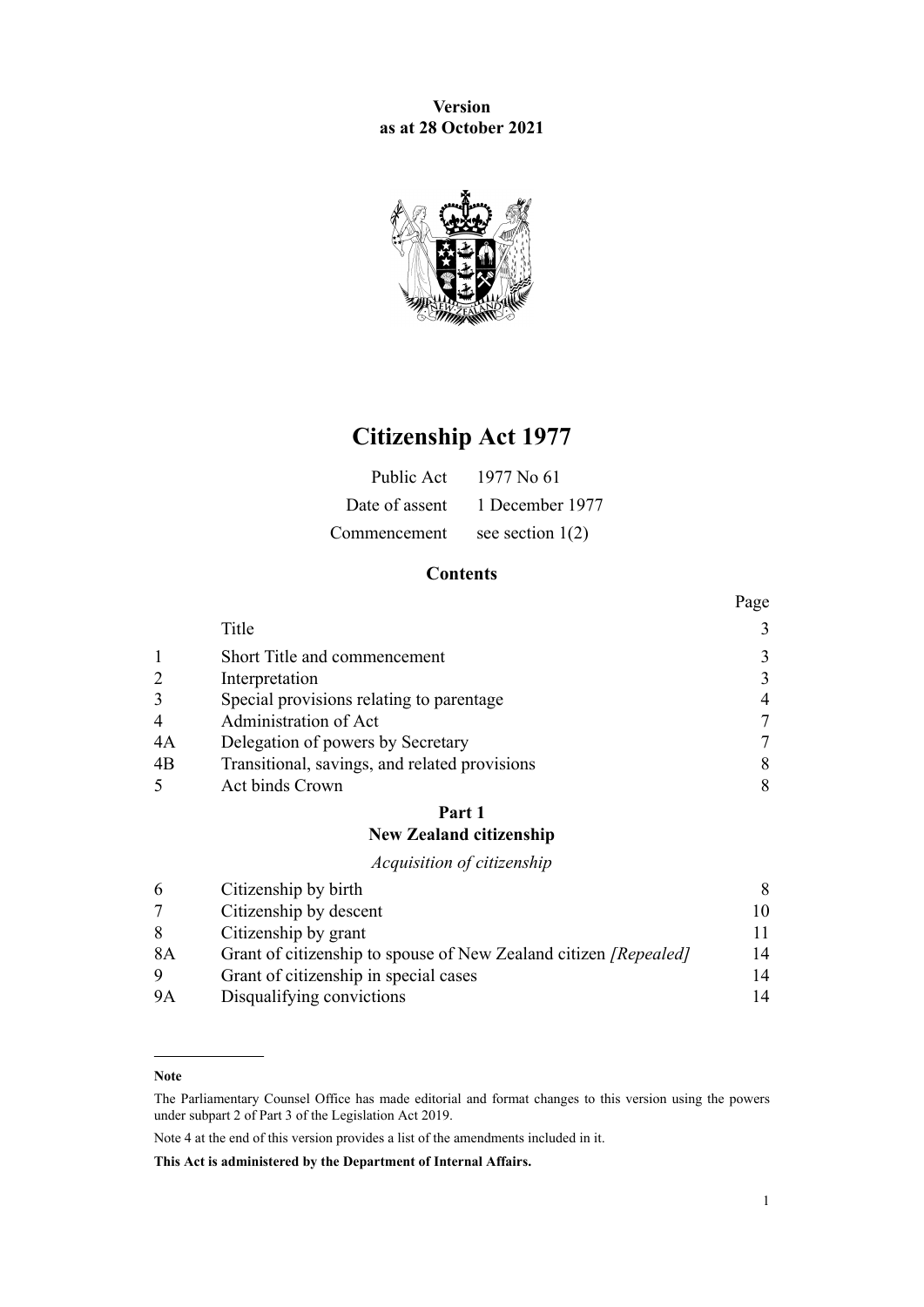|                | <b>Citizenship Act 1977</b>                                                                                              | Version as at<br>28 October 2021 |
|----------------|--------------------------------------------------------------------------------------------------------------------------|----------------------------------|
| 9 <sub>B</sub> | Minister may rescind approval at any time up until applicant<br>becomes citizen                                          | 15                               |
| 10             | Grant of citizenship as of right in certain cases                                                                        | 15                               |
| 11             | Minister may require oath or affirmation of allegiance to be taken                                                       | 15                               |
| 12             | Certificate of New Zealand citizenship                                                                                   | 15                               |
|                | Transitional provisions relating to citizenship                                                                          |                                  |
| 13             | Existing rights of citizenship protected                                                                                 | 16                               |
| 14             | Applications made under British Nationality and New Zealand<br>Citizenship Act 1948 may be proceeded with under this Act | 17                               |
|                | Loss of citizenship                                                                                                      |                                  |
| 15             | Renunciation of citizenship                                                                                              | 17                               |
| 16             | Deprivation of New Zealand citizenship in special cases                                                                  | 18                               |
| 17             | Deprivation of New Zealand citizenship in case of fraud, etc                                                             | 18                               |
| 18             | Effect of order                                                                                                          | 19                               |
| 19             | Court review of grounds for depriving person of citizenship                                                              | 19                               |
| 20             | Saving of obligations incurred before loss of citizenship, etc                                                           | 20                               |
|                | Miscellaneous provisions relating to citizenship                                                                         |                                  |
| 21             | Evidentiary certificates                                                                                                 | 20                               |
| 22             | Minister may delegate functions and powers to overseas<br>representatives                                                | 20                               |
|                | Part 2                                                                                                                   |                                  |
|                | <b>Miscellaneous provisions</b>                                                                                          |                                  |
| 23             | Capacity as to property                                                                                                  | 21                               |
| 24             | General provisions as to certificates and other documents                                                                | 21                               |
| 25             | Evidence                                                                                                                 | 22                               |
| 26             | Discovery of documents held under this Act                                                                               | 22                               |
| 26A            | Disclosure of citizenship information to certain agencies for<br>certain purposes                                        | 22                               |
| 26B            | Access to information for citizenship purposes                                                                           | 23                               |
| 26C            | Access to information for purposes of Identity Information<br>Confirmation Act 2012                                      | 24                               |
| 27             | Offences and penalties                                                                                                   | 24                               |
| 28             | Regulations                                                                                                              | 25                               |
| 29             | Application of Act to Cook Islands, Niue, and Tokelau                                                                    | 28                               |
| 30             | Repeals, consequential amendments, and revocation                                                                        | 28                               |
|                | <b>Schedule 1AA</b>                                                                                                      | 29                               |
|                | Transitional, savings, and related provisions                                                                            |                                  |
|                | <b>Schedule 1</b>                                                                                                        | 30                               |
|                | Oath of allegiance                                                                                                       |                                  |
|                | <b>Schedule 2</b>                                                                                                        | 31                               |
|                | <b>Enactments consequentially repealed</b>                                                                               |                                  |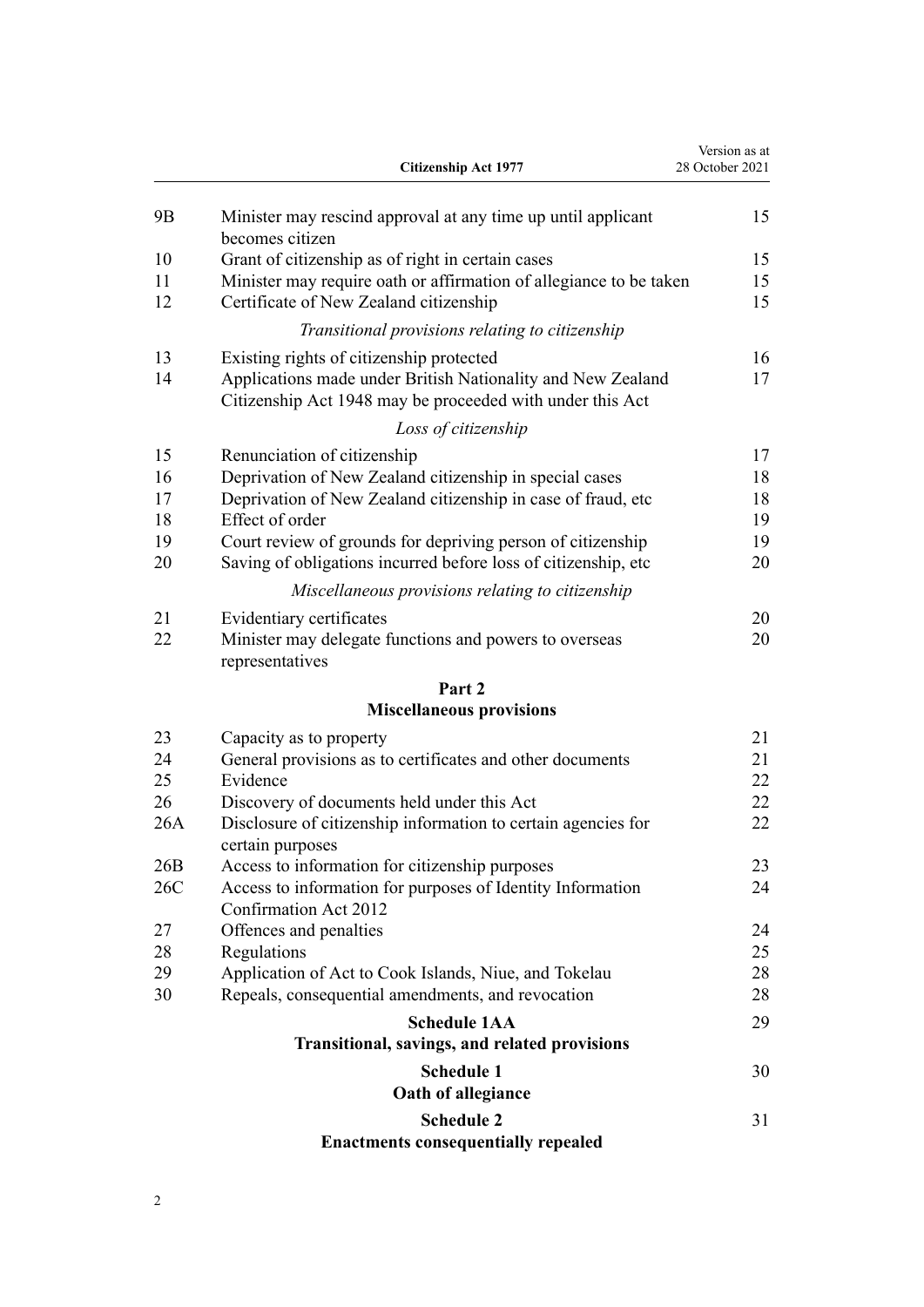<span id="page-2-0"></span>

| Version as at<br>28 October 2021 | Citizenship Act 1977                                           | s <sub>2</sub> |
|----------------------------------|----------------------------------------------------------------|----------------|
|                                  | <b>Schedule 3</b><br><b>Enactments consequentially amended</b> | 32             |
|                                  | <b>Schedule 4</b>                                              | 33             |
|                                  | Disclosure of information to agencies                          |                |

**An Act to make better provision with respect to the status of New Zealand citi‐ zenship, and to consolidate and amend the British Nationality and New Zealand Citizenship Act 1948**

#### **1 Short Title and commencement**

- (1) This Act may be cited as the Citizenship Act 1977.
- (2) This Act shall come into force on 1 January 1978.

# **2 Interpretation**

(1) In this Act, unless the context otherwise requires,—

**alien** means a person who does not have the status of a New Zealand citizen, a Commonwealth citizen (British subject), a British protected person, or an Irish citizen

**Armed Forces** has the meaning given to it by [section 2](http://legislation.govt.nz/pdflink.aspx?id=DLM204978) of the Defence Act 1990

**Crown service under the New Zealand Government** means the service of the Crown under the Government of New Zealand or under the Government of a New Zealand mandated territory or New Zealand trust territory, whether that service is in any part of Her Majesty's realms and territories or elsewhere; and includes employment in any of the State Services, as that term is defined in [section 5](http://legislation.govt.nz/pdflink.aspx?id=LMS356868) of the Public Service Act 2020

**employee** has the meaning given to it by [section 5](http://legislation.govt.nz/pdflink.aspx?id=LMS356868) of the Public Service Act 2020, except that it includes—

- (a) any chief executive
- (b) *[Repealed]*

**Minister** means the Minister of Internal Affairs

**New Zealand** includes the Cook Islands, Niue, Tokelau, and the Ross Depend‐ ency

**New Zealand overseas representative** means a diplomatic or consular repre‐ sentative for New Zealand or a representative of the Government of New Zealand in any other country; and includes a High Commissioner for New Zealand in any other country

**prescribed** means prescribed by regulations made under this Act or by the Minister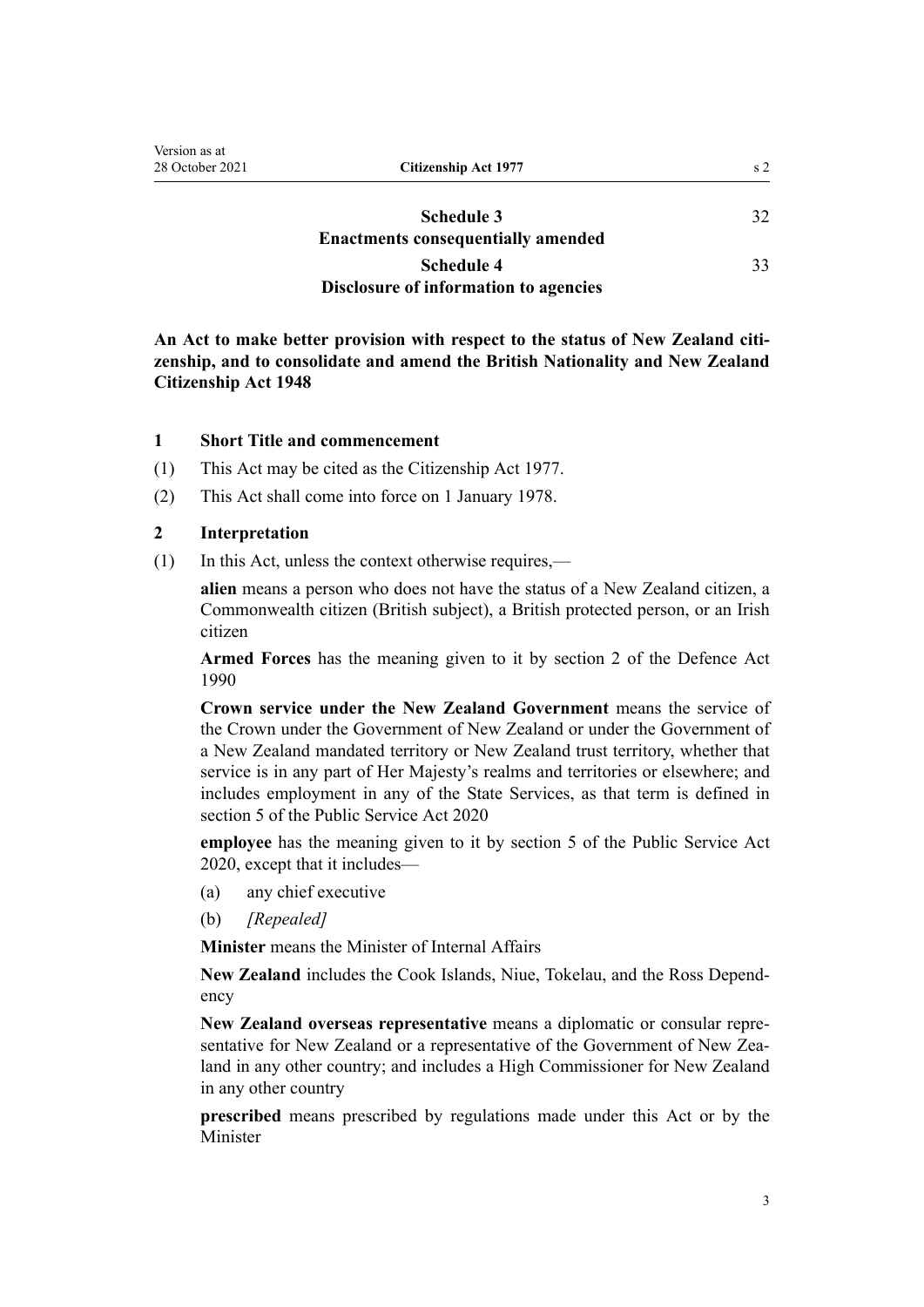**protected State** means a State or territory that is declared by Her Majesty by Order in Council to be a protected State for the purposes of the British Nation‐ ality Act 1948 (UK); and includes the New Hebrides and Canton Island

**protectorate** means a State or territory that is declared by Her Majesty by Order in Council to be a protectorate for the purposes of the British Nationality Act 1948 (UK)

**Secretary** means the Secretary for Internal Affairs.

- (2) References in this Act to a Commonwealth country include references to every territory for the international relations of which that country is responsible.
- (3) For the purposes of this Act,—
	- (a) a person born aboard a registered ship or aircraft shall be deemed to have been born in the place in which the ship or aircraft was registered:
	- (b) a person born aboard an unregistered ship or aircraft of the Government of a country shall be deemed to have been born in that country:
	- (c) a person shall be deemed to be of full capacity if he is not of unsound mind.

Section 2(1) **Armed Forces**: inserted, on 18 November 1992, by [section 2\(2\)](http://legislation.govt.nz/pdflink.aspx?id=DLM280673) of the Citizenship Amendment Act 1992 (1992 No 104).

Section 2(1) **Crown service under the New Zealand Government**: amended, on 7 August 2020, by [section 135](http://legislation.govt.nz/pdflink.aspx?id=LMS176959) of the Public Service Act 2020 (2020 No 40).

Section 2(1) **Crown service under the New Zealand Government**: amended, on 18 November 1992, by [section 2\(1\)](http://legislation.govt.nz/pdflink.aspx?id=DLM280673) of the Citizenship Amendment Act 1992 (1992 No 104).

Section 2(1) **employee**: inserted, on 18 November 1992, by [section 2\(2\)](http://legislation.govt.nz/pdflink.aspx?id=DLM280673) of the Citizenship Amendment Act 1992 (1992 No 104).

Section 2(1) **employee**: amended, on 7 August 2020, by [section 135](http://legislation.govt.nz/pdflink.aspx?id=LMS176959) of the Public Service Act 2020 (2020 No 40).

Section 2(1) **employee** paragraph (b): repealed, on 25 January 2005, by [section 19\(1\)](http://legislation.govt.nz/pdflink.aspx?id=DLM329600) of the State Sector Amendment Act (No 2) 2004 (2004 No 114).

Section 2(1) **ordinarily resident**: repealed, on 21 April 2005, by [section 3](http://legislation.govt.nz/pdflink.aspx?id=DLM346739) of the Citizenship Amendment Act 2005 (2005 No 43).

#### **3 Special provisions relating to parentage**

- (1) For the purposes of this Act a person shall, in the absence of evidence to the contrary, be presumed to be the father of another person if—
	- (a) he is or was married to, or in a civil union or a de facto relationship with, that other person's mother at any time during the period commencing with that other person's conception and ending with that other person's birth; or
	- (b) his paternity of that other person has been established by 1 or more of the types of evidence specified by [section 8](http://legislation.govt.nz/pdflink.aspx?id=DLM391005) of the Status of Children Act  $1969$ ;

and (but without limiting subsection (2)) the term **father**, when used in this Act, shall be construed accordingly.

<span id="page-3-0"></span>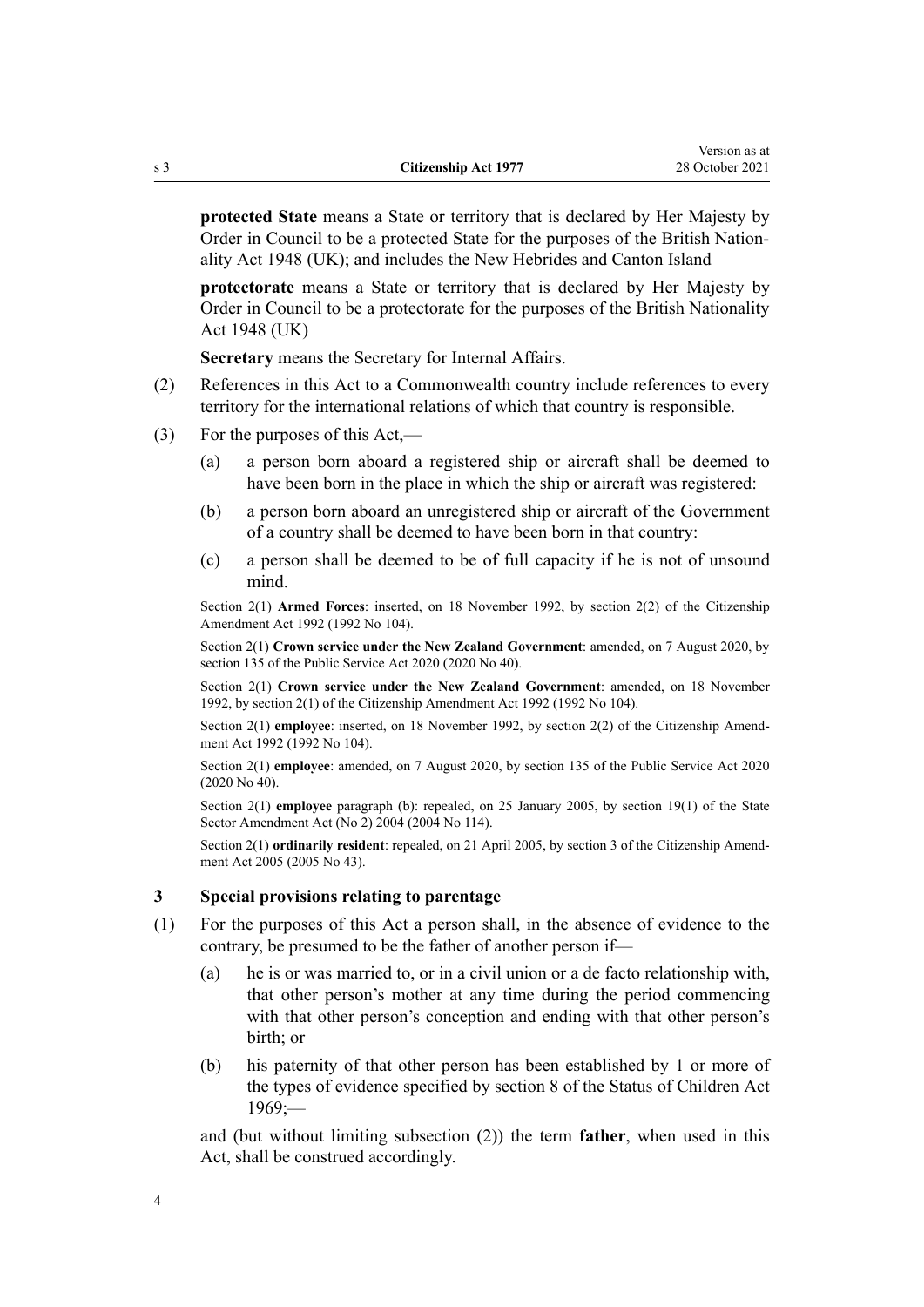- (2) For the purposes of this Act a person shall be deemed to be the child of a New Zealand citizen if—
	- (a) he or she has been adopted by that citizen, in New Zealand, by an adoption order within the meaning of and made under the [Adoption Act](http://legislation.govt.nz/pdflink.aspx?id=DLM292660) [1955](http://legislation.govt.nz/pdflink.aspx?id=DLM292660); or
	- (aa) he or she has been legally adopted by that citizen, in Niue, Tokelau, or the Cook Islands, by an adoption order that has the same operation and effect as an adoption order made under the [Adoption Act 1955](http://legislation.govt.nz/pdflink.aspx?id=DLM292660); or
	- (b) he or she has been adopted by that citizen, outside New Zealand, by an adoption to which [section 17](http://legislation.govt.nz/pdflink.aspx?id=DLM293196) of the Adoption Act 1955 applies, and either—
		- (i) that adoption took place before the commencement of the Citizen[ship Amendment Act 1992](http://legislation.govt.nz/pdflink.aspx?id=DLM280667); or
		- (ii) at the time that adoption order was made he or she had not attained the age of 14 years; or
	- (ba) he or she has been adopted by that citizen, outside New Zealand, by an adoption order which has been certified by the competent authority of the Contracting State in which the adoption was made as being an adop‐ tion made in accordance with the Convention on Protection of Children and Co-operation in Respect of Intercountry Adoption,—

and in any such case,—

- (c) the terms **father**, **mother**, and **parent**, when used in this Act, shall be construed accordingly:
- (d) the person shall be deemed to have been born when and where the adoption order was made:

provided that, on the discharge for any reason of the adoption order in accordance with [section 20](http://legislation.govt.nz/pdflink.aspx?id=DLM293308) of the Adoption Act 1955 (or in accordance with the law relating to the discharge of adoption orders in Niue, Tokelau, or the Cook Islands), the person shall cease to be deemed to be the child of that citizen.

- (2A) Nothing in the [Adoption Act 1955](http://legislation.govt.nz/pdflink.aspx?id=DLM292660) shall confer on a person who has been adopted by a New Zealand citizen in circumstances other than those specified in subsection (2) any greater right to New Zealand citizenship than that person would have had if that person had not been adopted.
- (2B) For the purposes of this Act, a person is deemed to be the child of a person entitled to be in New Zealand indefinitely if—
	- (a) he or she has been adopted in New Zealand on or after 1 January 2006, by an adoption order within the meaning of and made under the Adop[tion Act 1955,](http://legislation.govt.nz/pdflink.aspx?id=DLM292660) by a person who, at the time of the adoption, is entitled in terms of the [Immigration Act 2009](http://legislation.govt.nz/pdflink.aspx?id=DLM1440300) to be in New Zealand indefinitely, or entitled to reside indefinitely in the Cook Islands, Niue, or Tokelau; or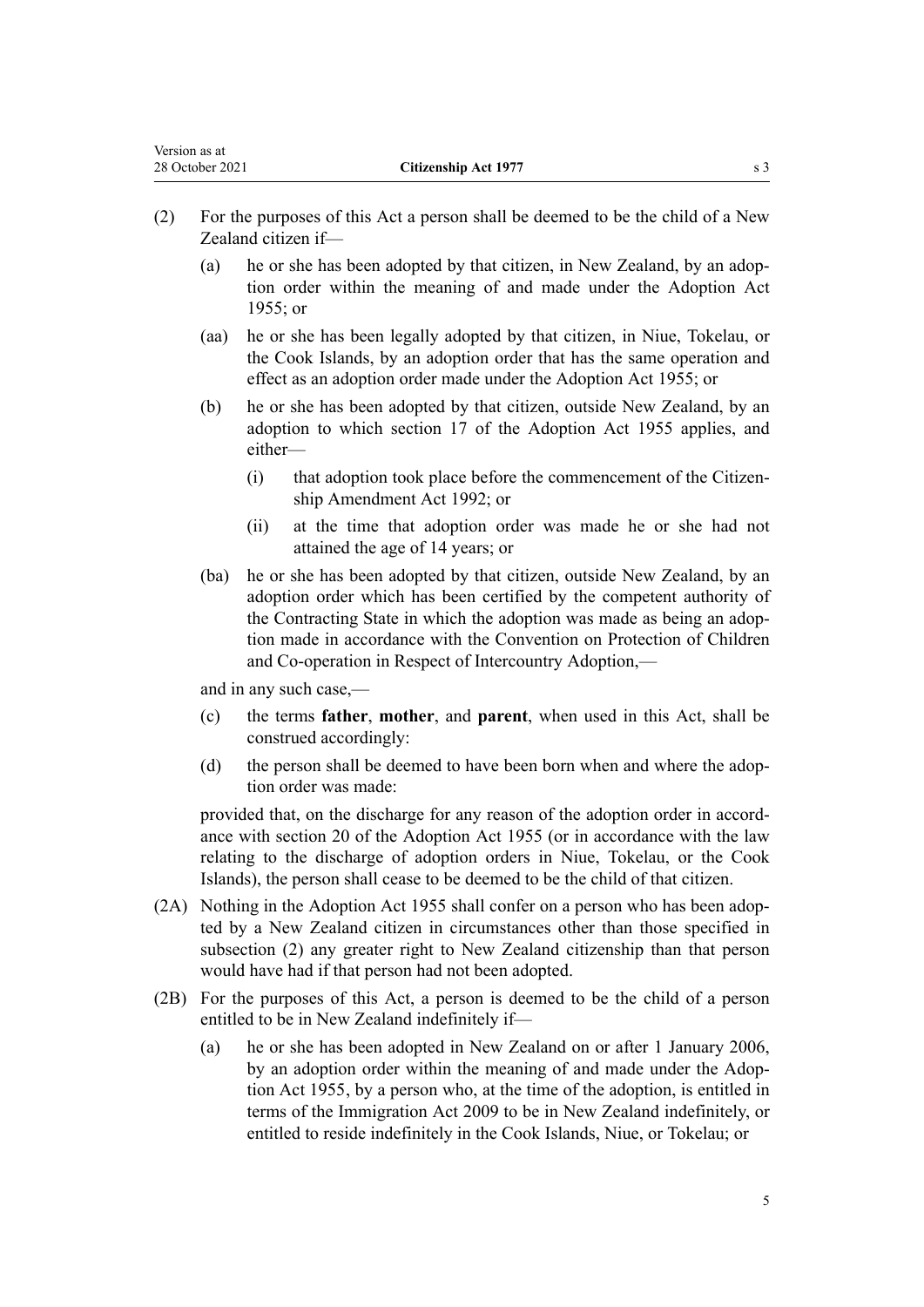(b) he or she has been legally adopted in the Cook Islands, Niue, or Tokelau on or after 1 January 2006, by an adoption order that has the same oper‐ ation and effect as an adoption order made under the [Adoption Act 1955](http://legislation.govt.nz/pdflink.aspx?id=DLM292660), by a person who, at the time of the adoption, is entitled in terms of the [Immigration Act 2009](http://legislation.govt.nz/pdflink.aspx?id=DLM1440300) to be in New Zealand indefinitely, or entitled to reside indefinitely in the Cook Islands, Niue, or Tokelau,—

and, in any such case,—

- (c) the terms **father**, **mother**, and **parent**, when used in this Act, are to be construed accordingly, and
- (d) the person is deemed to have been born when and where the adoption order was made; but
- (e) on the discharge for any reason of the adoption in accordance with [sec‐](http://legislation.govt.nz/pdflink.aspx?id=DLM293308) [tion 20](http://legislation.govt.nz/pdflink.aspx?id=DLM293308) of the Adoption Act 1955, or in accordance with the law relating to the discharge of adoption orders in the Cook Islands, Niue, or Toke‐ lau, the person ceases to be deemed to be the child of the person entitled to be in New Zealand indefinitely.
- (3) References in this Act to the status or description of the father or mother of a person at the time of that person's birth shall, in relation to a person born after the death of his father or mother (as the case may require), be construed as referring to the status or description of the father or mother at the time of his or her death.
- (4) Where the relevant parent died before, and the person was born on or after, 1 January 1949, the status or description that would have been applicable to the parent had he or she died on or after 1 January 1949 shall be deemed to be the status or description applicable to him or her at the time of his or her death.
- (5) Where the relevant parent died before, and the birth occurs on or after, 1 Janu‐ ary 1978, the status or description that would have been applicable to the parent had he or she died on or after that date shall be deemed to be the status or description applicable to him or her at the time of his or her death.
- (5A) In subsection (1)(a), **de facto relationship** has the same meaning as in [section](http://legislation.govt.nz/pdflink.aspx?id=DLM441113) [2D](http://legislation.govt.nz/pdflink.aspx?id=DLM441113) of the Property (Relationships) Act 1976, except that—
	- (a) the reference to 18 years in subsection  $(1)(a)$  of that section is to be read as a reference to 16 years; and
	- (b) a person who has attained the age of 16 years but who is younger than 18 years may be treated as having a de facto relationship with another person only if the person has obtained consent for the relationship in accordance with [section 46A](http://legislation.govt.nz/pdflink.aspx?id=DLM317601) of the Care of Children Act 2004.
- (6) In subsection (2)(ba), **Contracting State** has the same meaning as in the [Adop‐](http://legislation.govt.nz/pdflink.aspx?id=DLM422493) [tion \(Intercountry\) Act 1997.](http://legislation.govt.nz/pdflink.aspx?id=DLM422493)

Compare: 1948 No 15 ss 2(2), 26, 27; 1959 No 38 s 9; 1969 No 18 [s 12\(2\)](http://legislation.govt.nz/pdflink.aspx?id=DLM391030)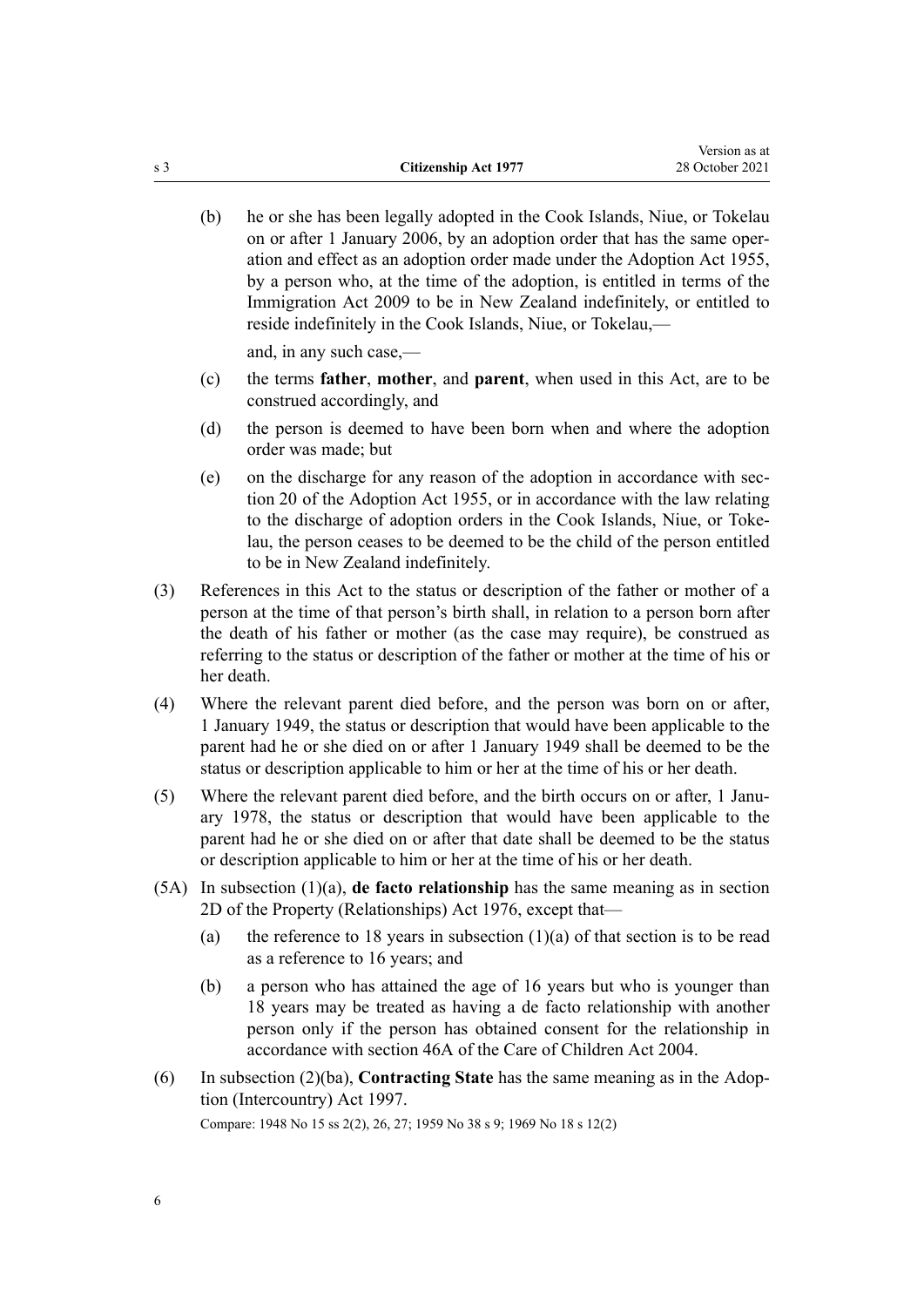<span id="page-6-0"></span>Section 3(1)(a): replaced, on 21 April 2005, by [section 4\(1\)](http://legislation.govt.nz/pdflink.aspx?id=DLM346740) of the Citizenship Amendment Act 2005 (2005 No 43).

Section 3(2): replaced, on 18 November 1992, by [section 3](http://legislation.govt.nz/pdflink.aspx?id=DLM280674) of the Citizenship Amendment Act 1992 (1992 No 104).

Section 3(2)(aa): inserted, on 10 December 2001, by [section 3\(1\)](http://legislation.govt.nz/pdflink.aspx?id=DLM121273) of the Citizenship Amendment Act (No 2) 2001 (2001 No 95).

Section 3(2)(b)(ii): amended, on 1 January 1999, by [section 29\(1\)](http://legislation.govt.nz/pdflink.aspx?id=DLM423065) of the Adoption (Intercountry) Act 1997 (1997 No 109).

Section 3(2)(ba): inserted, on 1 January 1999, by [section 29\(1\)](http://legislation.govt.nz/pdflink.aspx?id=DLM423065) of the Adoption (Intercountry) Act 1997 (1997 No 109).

Section 3(2) proviso: amended, on 10 December 2001, by [section 3\(2\)](http://legislation.govt.nz/pdflink.aspx?id=DLM121273) of the Citizenship Amendment Act (No 2) 2001 (2001 No 95).

Section 3(2A): inserted, on 18 November 1992 by [section 3](http://legislation.govt.nz/pdflink.aspx?id=DLM280674) of the Citizenship Amendment Act 1992 (1992 No 104).

Section 3(2B): inserted, on 21 April 2005, by [section 4\(2\)](http://legislation.govt.nz/pdflink.aspx?id=DLM346740) of the Citizenship Amendment Act 2005 (2005 No 43).

Section 3(2B)(a): amended, at 2 am on 29 November 2010, by [section 406\(1\)](http://legislation.govt.nz/pdflink.aspx?id=DLM1441347) of the Immigration Act 2009 (2009 No 51).

Section 3(2B)(b): amended, at 2 am on 29 November 2010, by [section 406\(1\)](http://legislation.govt.nz/pdflink.aspx?id=DLM1441347) of the Immigration Act 2009 (2009 No 51).

Section 3(5A): inserted, on 21 April 2005, by [section 4\(3\)](http://legislation.govt.nz/pdflink.aspx?id=DLM346740) of the Citizenship Amendment Act 2005 (2005 No 43).

Section 3(5A): amended, on 14 August 2018, by [section 27\(1\)](http://legislation.govt.nz/pdflink.aspx?id=LMS25406) of the Minors (Court Consent to Relationships) Legislation Act 2018 (2018 No 22).

Section 3(5A)(b): replaced, on 14 August 2018, by [section 27\(2\)](http://legislation.govt.nz/pdflink.aspx?id=LMS25406) of the Minors (Court Consent to Relationships) Legislation Act 2018 (2018 No 22).

Section 3(6): inserted, on 1 January 1999, by [section 29\(2\)](http://legislation.govt.nz/pdflink.aspx?id=DLM423065) of the Adoption (Intercountry) Act 1997 (1997 No 109).

#### **4 Administration of Act**

Subject to the control of the Minister, the Secretary for Internal Affairs is responsible for the administration of this Act.

#### **4A Delegation of powers by Secretary**

- (1) The Secretary may from time to time, by writing under the Secretary's hand, either generally or particularly, delegate to such officer or officers of the Department of Internal Affairs as the Secretary thinks fit all or any of the powers and functions exercisable by the Secretary under this Act or under any regulations made under this Act, other than the power of delegation conferred by this section.
- (2) Subject to any general or special directions given or conditions attached by the Secretary, the officer to whom any powers are delegated under this section may exercise those powers in the same manner and with the same effect as if they had been conferred on the officer directly by this section and not by delegation.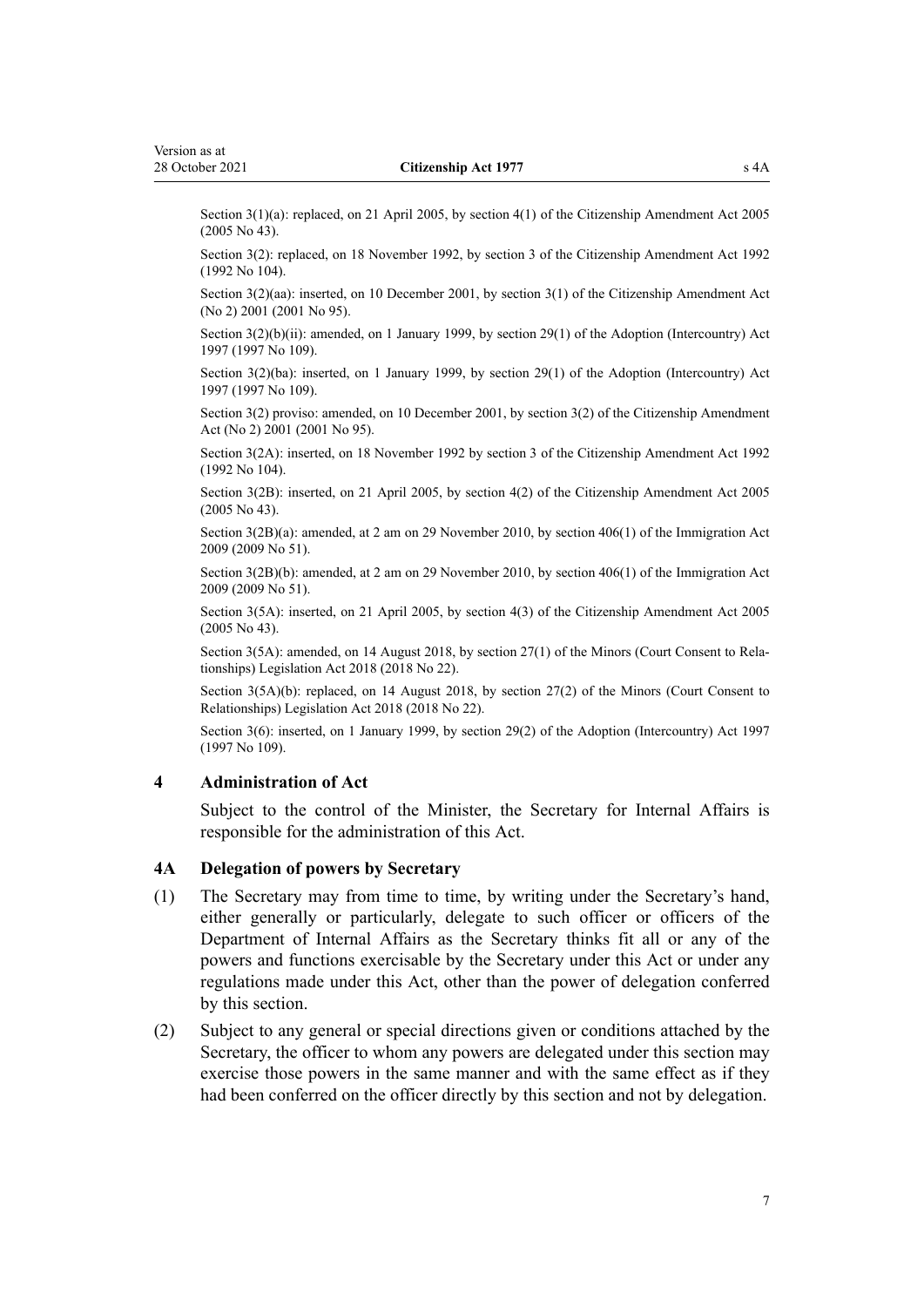<span id="page-7-0"></span>

| s 4B | <b>Citizenship Act 1977</b> | 28 October 2021 |
|------|-----------------------------|-----------------|

Version as at

- (3) Every person purporting to act pursuant to any delegation under this section shall be presumed to be acting in accordance with its terms in the absence of evidence to the contrary.
- (4) Any delegation under this section may be made to a specified officer or to offi‐ cers of a specified class, or may be made to the holder for the time being of a specified office or class of office.
- (5) Any delegation under this section shall be revocable at will, and no such dele‐ gation shall prevent the exercise of any power or function by the Secretary.
- (6) Any such delegation shall, until revoked, continue in force according to its tenor, notwithstanding the fact that the Secretary by whom it was made may have ceased to hold office, and shall continue to have effect as if made by the successor in office of that Secretary.

Section 4A: inserted, on 17 December 1985, by section 2 of the Citizenship Amendment Act 1985 (1985 No 169).

#### **4B Transitional, savings, and related provisions**

The transitional, savings, and related provisions set out in [Schedule 1AA](#page-28-0) have effect according to their terms.

Section 4B: inserted, on 14 August 2018, by [section 28](http://legislation.govt.nz/pdflink.aspx?id=LMS34373) of the Minors (Court Consent to Relationships) Legislation Act 2018 (2018 No 22).

### **5 Act binds Crown**

This Act binds the Crown.

# **Part 1 New Zealand citizenship**

# *Acquisition of citizenship*

## **6 Citizenship by birth**

- (1) Subject to subsection (2), a person is a New Zealand citizen by birth if—
	- (a) the person was born in New Zealand on or after 1 January 1949 and before 1 January 2006; or
	- (b) the person was born in New Zealand on or after 1 January 2006, and, at the time of the person's birth, at least one of the person's parents was—
		- (i) a New Zealand citizen; or
		- (ii) entitled in terms of the [Immigration Act 2009](http://legislation.govt.nz/pdflink.aspx?id=DLM1440300) to be in New Zealand indefinitely, or entitled to reside indefinitely in the Cook Islands, Niue, or Tokelau.
- (2) A person shall not be a New Zealand citizen by virtue of this section if, at the time of his birth,—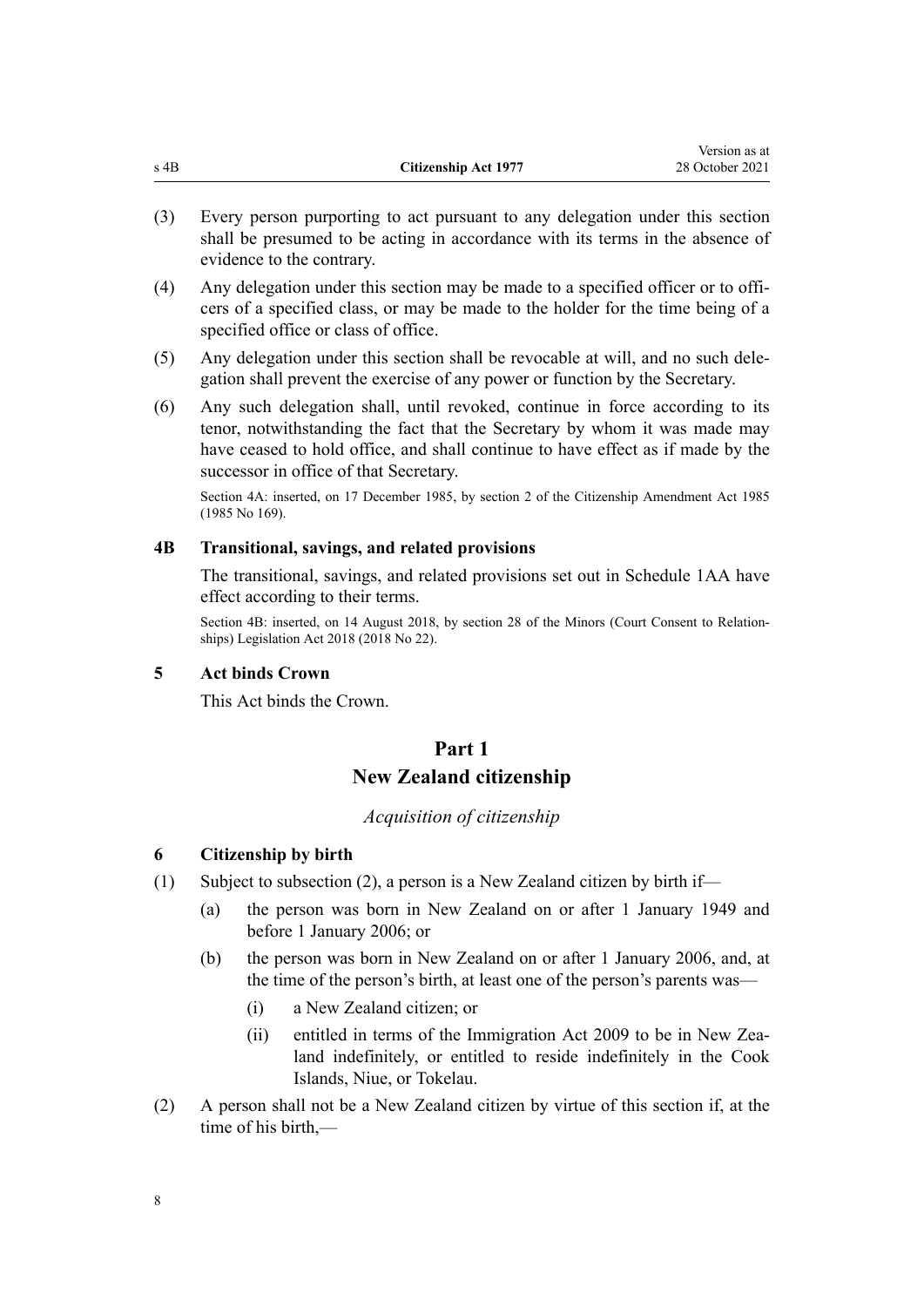- (a) his father or mother was a person upon whom any immunity from juris‐ diction was conferred by or under the [Diplomatic Privileges and Immun‐](http://legislation.govt.nz/pdflink.aspx?id=DLM387495) [ities Act 1968](http://legislation.govt.nz/pdflink.aspx?id=DLM387495) or the [Consular Privileges and Immunities Act 1971](http://legislation.govt.nz/pdflink.aspx?id=DLM397288) or in any other way, and neither of his parents was a New Zealand citizen; or
- (b) his father and mother were enemy aliens and the birth occurred in a place then under occupation by the enemy.
- (3) Despite subsections (1) and (2),—
	- (a) every person born in New Zealand on or after 1 January 1978 is a New Zealand citizen by birth if the person would otherwise be stateless:
	- (b) a person is deemed to be a New Zealand citizen by birth if—
		- (i) the person, having recently been born, has been found abandoned in New Zealand; and
		- (ii) investigations have failed to establish the identity of at least one of the person's parents.
- (4) Notwithstanding [section 7,](#page-9-0) a person born outside New Zealand shall be deemed to be a New Zealand citizen otherwise than by descent if that person's father or mother is then—
	- (a) a New Zealand citizen, or a New Zealand citizen by descent, pursuant to this Act; and
	- (b) either—
		- (i) a head of mission or head of post within the meaning of the [For‐](http://legislation.govt.nz/pdflink.aspx?id=DLM138397) [eign Affairs Act 1988;](http://legislation.govt.nz/pdflink.aspx?id=DLM138397) or
		- (ii) an employee in any part of the State services, or a member of the Armed Forces, on service overseas; or
		- (iia) a person working overseas for the public service of Niue, Tokelau, or the Cook Islands; or
		- (iii) an officer or employee of New Zealand Trade and Enterprise (as established by the [New Zealand Trade and Enterprise Act 2003](http://legislation.govt.nz/pdflink.aspx?id=DLM197075)) on service overseas; or
		- (iv) an officer or employee of the New Zealand Tourism Board (as established by the [New Zealand Tourism Board Act 1991\)](http://legislation.govt.nz/pdflink.aspx?id=DLM249324) on service overseas.
- (5) Despite [section 7](#page-9-0), a person is a New Zealand citizen by birth if—
	- (a) the person is born in the Independent State of Samoa; and
	- (b) but for reasons of medical necessity requiring the mother to travel from Tokelau to the Independent State of Samoa to give birth to the person, the person would have been born in Tokelau; and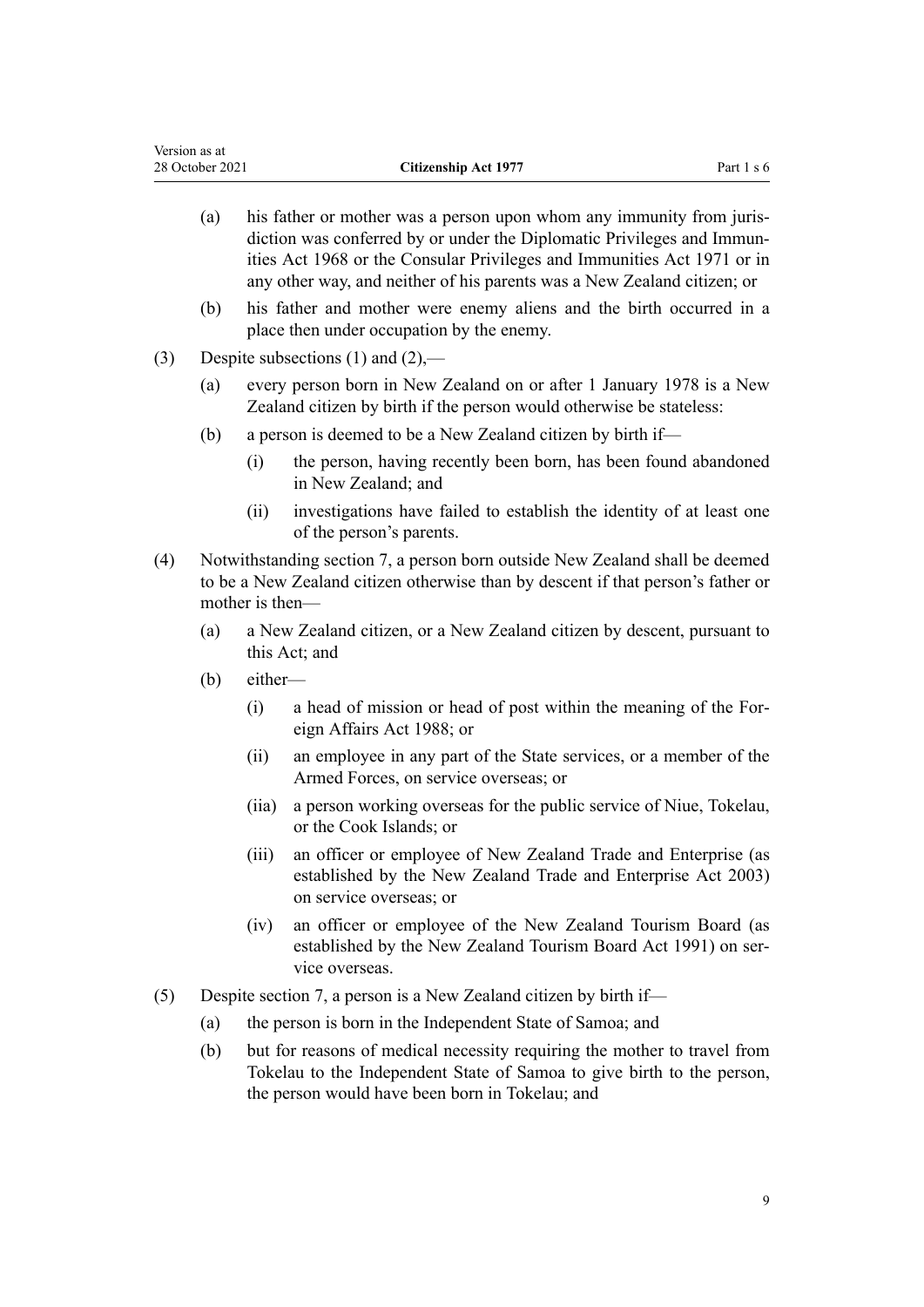<span id="page-9-0"></span>

| Part 1 s 7 |     | <b>Citizenship Act 1977</b>                                                                                                                                                              | 28 October 2021 |
|------------|-----|------------------------------------------------------------------------------------------------------------------------------------------------------------------------------------------|-----------------|
|            | (c) | at the time of the person's birth the person would have been a New Zea-<br>land citizen by birth under subsection (1), had the person been born on<br>that date in Tokelau.              |                 |
| (6)        |     | A person who is a New Zealand citizen by birth does not lose his or her New<br>Zealand citizenship by reason of the person being adopted by a parent or<br>parents who are neither-      |                 |
|            | (a) | New Zealand citizens; nor                                                                                                                                                                |                 |
|            | (b) | persons entitled to reside indefinitely in New Zealand in terms of the<br>Immigration Act 2009 or entitled to reside indefinitely in the Cook<br>Islands, Niue, or Tokelau.              |                 |
|            |     | Compare: 1948 No 15 s 6                                                                                                                                                                  |                 |
|            |     | Section 6(1): replaced, on 21 April 2005, by section 5(1) of the Citizenship Amendment Act 2005<br>$(2005$ No 43).                                                                       |                 |
|            |     | Section $6(1)(b)(ii)$ : amended, at 2 am on 29 November 2010, by section 406(1) of the Immigration<br>Act 2009 (2009 No 51).                                                             |                 |
|            |     | Section 6(3): replaced, on 21 April 2005, by section 5(2) of the Citizenship Amendment Act 2005<br>$(2005$ No 43).                                                                       |                 |
|            |     | Section 6(4): replaced, on 18 November 1992, by section 4(1) of the Citizenship Amendment Act<br>1992 (1992 No 104).                                                                     |                 |
|            |     | Section $6(4)(b)(i)$ : amended, on 1 July 1993, pursuant to section 2(3) of the Foreign Affairs Amend-<br>ment Act 1993 (1993 No 48).                                                    |                 |
|            |     | Section $6(4)(b)(iia)$ : inserted, on 10 December 2001, by section 4 of the Citizenship Amendment Act<br>(No 2) 2001 (2001 No 95).                                                       |                 |
|            |     | Section $6(4)(b)(iii)$ : replaced, on 1 July 2003, by section 84 of the New Zealand Trade and Enterprise<br>Act 2003 (2003 No 27).                                                       |                 |
|            |     | Sections 6(5): inserted, on 21 April 2005, by section 5(3) of the Citizenship Amendment Act 2005<br>$(2005$ No 43).                                                                      |                 |
|            |     | Sections 6(6): inserted, on 21 April 2005, by section 5(3) of the Citizenship Amendment Act 2005<br>$(2005$ No 43).                                                                      |                 |
|            |     | Section $6(6)(b)$ : amended, at 2 am on 29 November 2010, by section 406(1) of the Immigration Act<br>2009 (2009 No 51).                                                                 |                 |
| 7          |     | Citizenship by descent                                                                                                                                                                   |                 |
| (1)        |     | Every person born outside New Zealand on or after 1 January 1978 is a New<br>Zealand citizen by descent if, at the time of the person's birth,—                                          |                 |
|            | (a) | his or her mother or father was a New Zealand citizen otherwise than by<br>descent; or                                                                                                   |                 |
|            | (b) | his or her mother or father was a New Zealand citizen by descent, and<br>the person would otherwise be stateless.                                                                        |                 |
| (2)        |     | A person who is a New Zealand citizen by virtue of subsection (1) may apply<br>for his or her citizenship status to be registered in accordance with regulations<br>made under this Act. |                 |
| (3)        |     | For the purposes of this section, the Secretary may issue a certificate stating a<br>person's status under this section and, in the absence of evidence to the con-                      |                 |
| 10         |     |                                                                                                                                                                                          |                 |
|            |     |                                                                                                                                                                                          |                 |
|            |     |                                                                                                                                                                                          |                 |

Version as at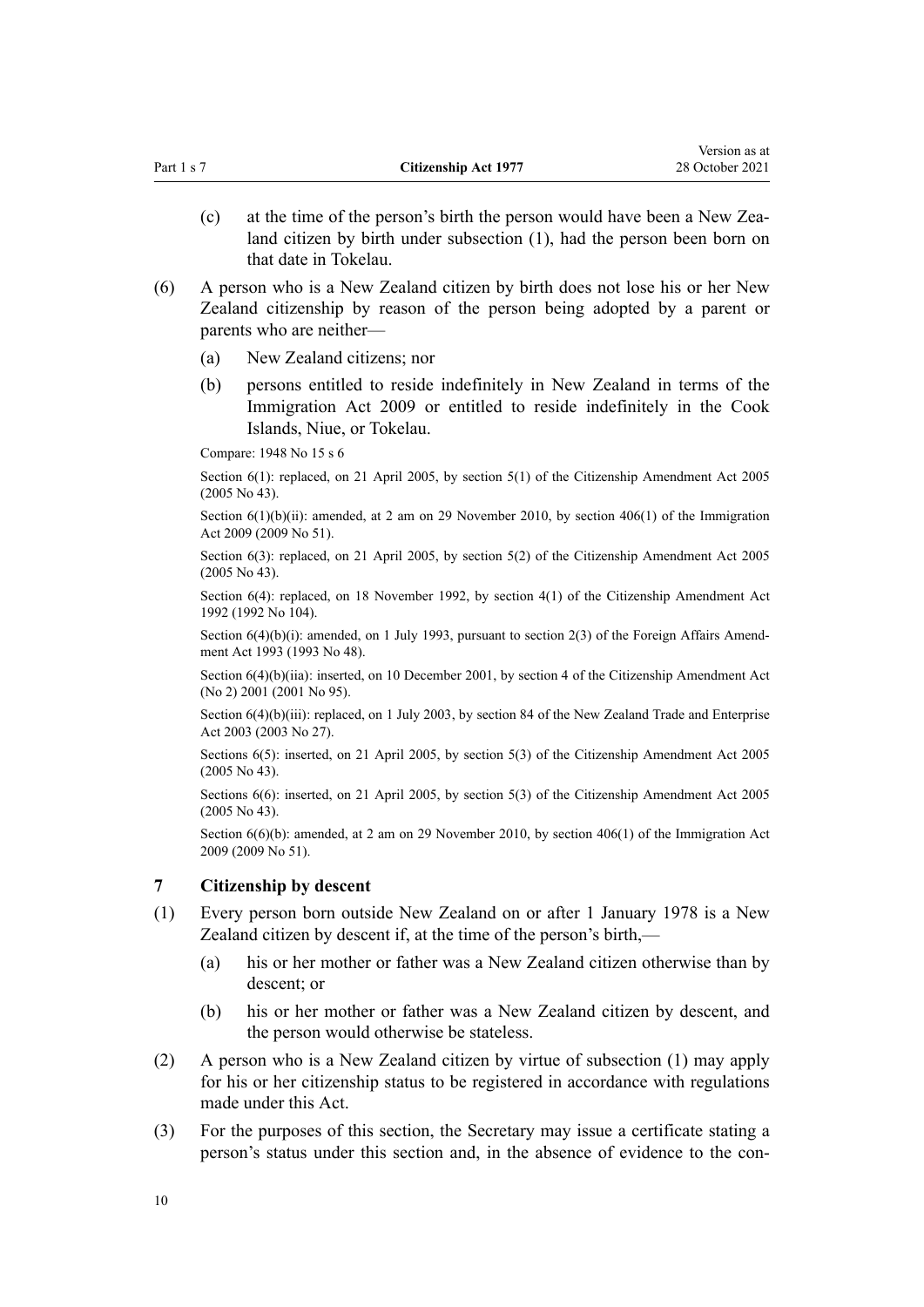<span id="page-10-0"></span>trary, a certificate to such effect shall be sufficient evidence of the matters stated in the certificate.

(4) The citizenship of any New Zealand citizen by descent that has lapsed before the commencement of the [Citizenship Amendment Act 2000](http://legislation.govt.nz/pdflink.aspx?id=DLM54921) is reinstated with effect from the time it lapsed.

Compare: 1948 No 15 s 7

Section 7(1): replaced, on 21 April 2005, by [section 6](http://legislation.govt.nz/pdflink.aspx?id=DLM346746) of the Citizenship Amendment Act 2005 (2005 No 43).

Section 7(2): replaced, on 10 December 2001, by [section 5](http://legislation.govt.nz/pdflink.aspx?id=DLM121275) of the Citizenship Amendment Act (No 2) 2001 (2001 No 95).

Section 7(3): inserted, on 18 November 1992, by [section 5](http://legislation.govt.nz/pdflink.aspx?id=DLM280676) of the Citizenship Amendment Act 1992 (1992 No 104).

Section 7(3): amended, on 24 October 2019, by [section 21](http://legislation.govt.nz/pdflink.aspx?id=LMS58907) of the Statutes Amendment Act 2019 (2019 No 56).

Section 7(4): inserted, on 8 April 2000, by [section 3\(2\)](http://legislation.govt.nz/pdflink.aspx?id=DLM54927) of the Citizenship Amendment Act 2000 (2000 No 9).

### **8 Citizenship by grant**

- (1) The Minister may authorise the grant of New Zealand citizenship to any per‐ son, including a person who may be a New Zealand citizen by descent, who—
	- (a) has attained the age of 16 years; and
	- (b) is of full capacity; and
	- (c) applies for citizenship in the prescribed manner; and
	- (d) satisfies the Minister that he or she meets each of the requirements specified in subsection (2).
- (2) The requirements referred to in subsection  $(1)(d)$  are as follows:
	- (a) that the applicant is entitled in terms of the [Immigration Act 2009](http://legislation.govt.nz/pdflink.aspx?id=DLM1440300) to be in New Zealand indefinitely:
	- (b) that the applicant was present in New Zealand—
		- (i) for a minimum of 1 350 days during the 5 years immediately preceding the date of the application; and
		- (ii) for at least 240 days in each of those 5 years,—

being days during which the applicant was entitled in terms of the Immi[gration Act 2009](http://legislation.govt.nz/pdflink.aspx?id=DLM1440300) to be in New Zealand indefinitely:

- (c) that the applicant is of good character:
- (d) that the applicant has sufficient knowledge of the responsibilities and privileges attaching to New Zealand citizenship:
- (e) that the applicant has sufficient knowledge of the English language:
- (f) that the applicant intends, if granted New Zealand citizenship, either—
	- (i) to continue to reside in New Zealand; or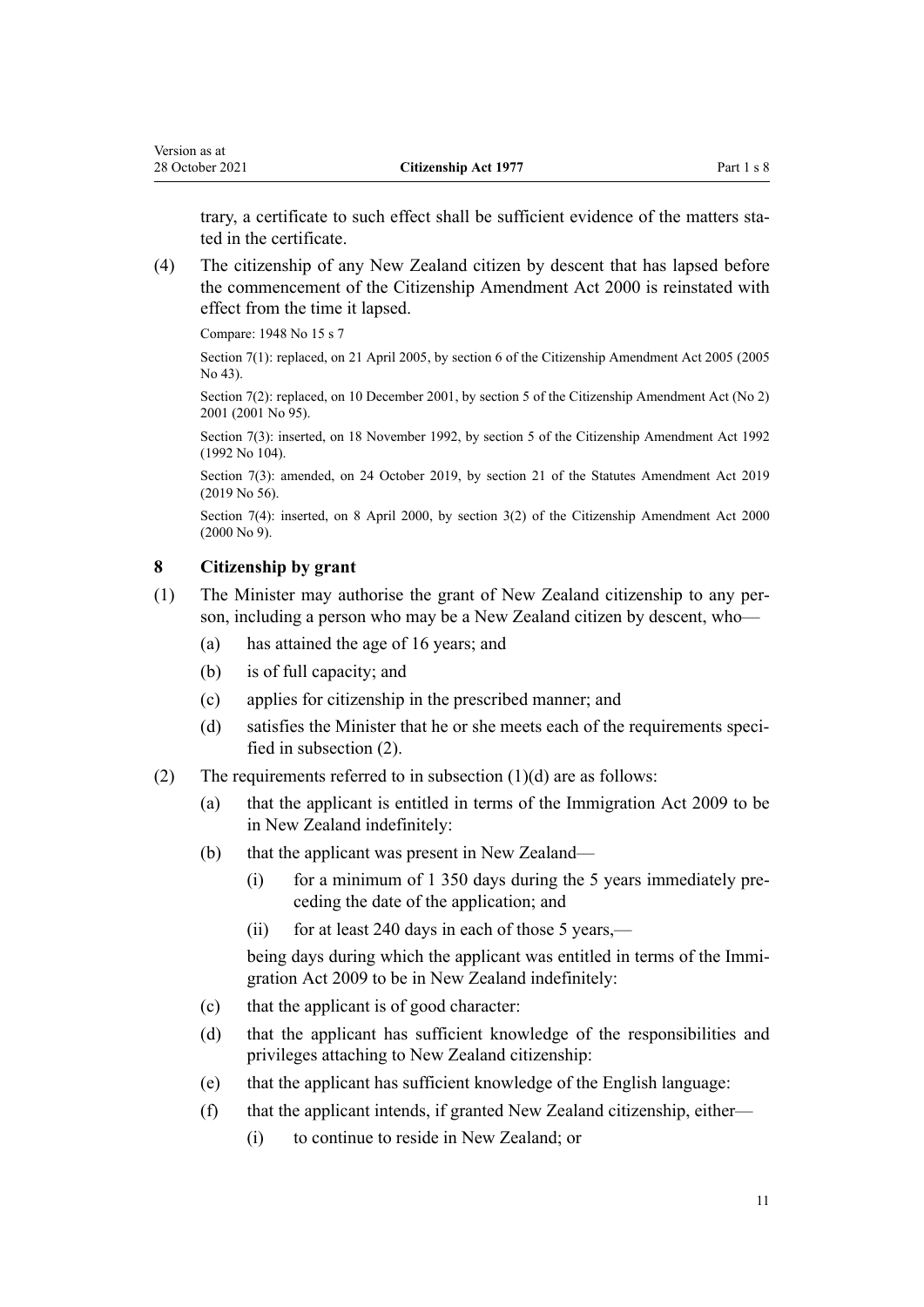- (ii) to enter into or continue in Crown service under the New Zealand Government, or service under an international organisation of which the New Zealand Government is a member, or service in the employment of a person, company, society, or other body of persons resident or established in New Zealand.
- (3) For the purposes of subsection (2)(a), a person will not be treated as entitled to be in New Zealand indefinitely if—
	- (a) conditions have been imposed under the [Immigration Act 2009](http://legislation.govt.nz/pdflink.aspx?id=DLM1440300) on the person's entitlement to reside in New Zealand indefinitely; and
	- (b) those conditions have not been met in full or cancelled at the time of the person's application for citizenship.
- (4) The Minister may, after consultation with the Minister of Immigration,—
	- (a) waive the requirement in subsection  $(2)(a)$  if satisfied that an applicant is entitled to reside indefinitely in the Cook Islands, Niue, or Tokelau:
	- (b) waive the requirement in subsection (2)(b) if satisfied that an applicant was present in the Cook Islands, Niue, or Tokelau—
		- (i) for a minimum of 1 350 days during the 5 years immediately preceding the date of the application; and
		- (ii) for at least 240 days in each of those 5 years,—

being days during which the applicant was entitled to reside indefinitely in the Cook Islands, Niue, or Tokelau.

- (5) For the purposes of subsection  $(2)(b)$ , the Minister may treat the applicant as having been in New Zealand for any period within the period of 5 years immediately preceding the date of application for citizenship during which—
	- (a) the applicant was in Crown service under the New Zealand Government; or
	- (b) the applicant was outside New Zealand because the applicant was accompanying his or her spouse or civil union or de facto partner who was a New Zealand citizen in Crown service under the New Zealand Government.
- (6) For the purposes of subsection  $(4)(b)$ , the Minister may treat the applicant as having been present in the Cook Islands, Niue, or Tokelau for any period within the period of 5 years immediately preceding the date of the application for citizenship during which—
	- (a) the applicant served in the public service of the Government of the Cook Islands, Niue, or Tokelau; or
	- (b) the applicant was outside New Zealand because the applicant was accompanying his or her spouse or civil union or de facto partner who was a New Zealand citizen serving in the public service of the Cook Islands, Niue, or Tokelau.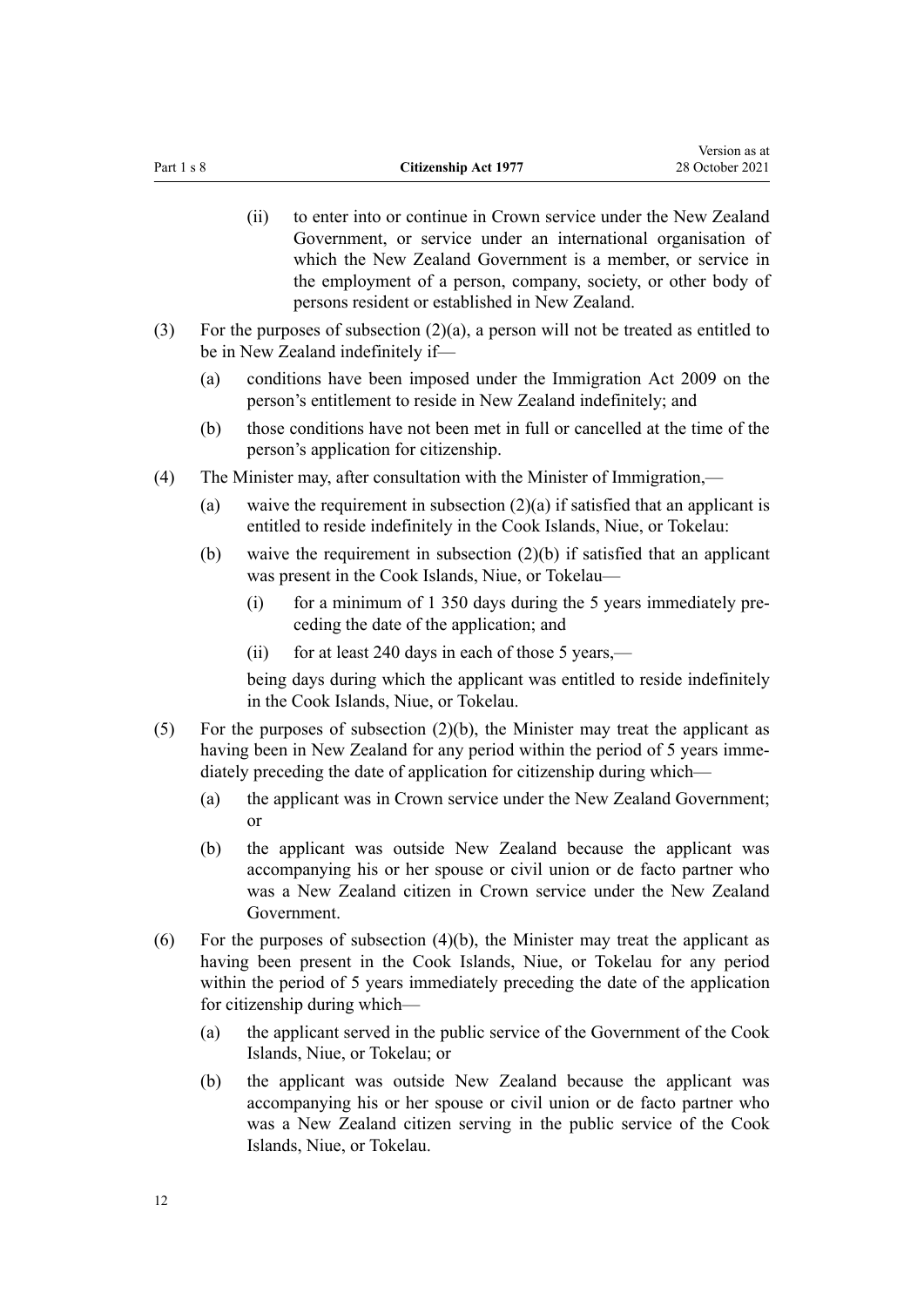| Version as at   |                             |            |
|-----------------|-----------------------------|------------|
| 28 October 2021 | <b>Citizenship Act 1977</b> | Part 1 s 8 |

- $(7)$  If the Minister is satisfied in a particular case that there are exceptional circumstances particular to the applicant that would justify such a course, the Minister may accept the presence by the applicant for a lesser number of days as being sufficient compliance with—
	- (a) the requirements of subsection  $(2)(b)$ , so long as the applicant—
		- (i) was physically present in New Zealand for not less than 450 days during the 20-month period immediately preceding the date of the application for citizenship; and
		- (ii) was entitled in terms of the [Immigration Act 2009](http://legislation.govt.nz/pdflink.aspx?id=DLM1440300) to be in New Zealand indefinitely during each of those 450 days:
	- (b) the requirements of subsection  $(4)(b)$ , so long as the applicant—
		- (i) was physically present in the Cook Islands, Niue, or Tokelau for not less than 450 days during the 20-month period immediately preceding the date of the application for citizenship; and
		- (ii) was entitled to be in the Cook Islands, Niue, or Tokelau indefin‐ itely during each of those 450 days.
- (8) The Minister may waive the requirement in subsection (2)(e) if satisfied in a particular case that, because of the applicant's age or standard of education, or for any other reason personal to the applicant, the applicant would suffer undue hardship if compliance with the requirement of that provision were insisted upon.
- (9) For the purposes of subsection  $(2)(f)$ ,—
	- (a) the intention referred to in subsection  $(2)(f)(i)$  must be a continuing intention throughout the period from the date of application for citizenship until the date that the applicant becomes a citizen under [section 12:](#page-14-0)
	- (b) the Minister may treat an applicant as intending to continue to reside in New Zealand if the applicant intends to accompany his or her New Zea‐ land citizen spouse or civil union or de facto partner on Crown service for the New Zealand Government or public service for the Government of the Cook Islands, Niue, or Tokelau.

Section 8: replaced, on 21 April 2005, by [section 7](http://legislation.govt.nz/pdflink.aspx?id=DLM346747) of the Citizenship Amendment Act 2005 (2005 No 43).

Section 8(2)(a): amended, at 2 am on 29 November 2010, by [section 406\(1\)](http://legislation.govt.nz/pdflink.aspx?id=DLM1441347) of the Immigration Act 2009 (2009 No 51).

Section 8(2)(b): amended, at 2 am on 29 November 2010, by [section 406\(1\)](http://legislation.govt.nz/pdflink.aspx?id=DLM1441347) of the Immigration Act 2009 (2009 No 51).

Section 8(3)(a): replaced, at 2 am on 29 November 2010, by [section 406\(1\)](http://legislation.govt.nz/pdflink.aspx?id=DLM1441347) of the Immigration Act 2009 (2009 No 51).

Section 8(3)(b): amended, at 2 am on 29 November 2010, by [section 406\(1\)](http://legislation.govt.nz/pdflink.aspx?id=DLM1441347) of the Immigration Act 2009 (2009 No 51).

Section  $8(7)(a)(ii)$ : amended, at 2 am on 29 November 2010, by [section 406\(1\)](http://legislation.govt.nz/pdflink.aspx?id=DLM1441347) of the Immigration Act 2009 (2009 No 51).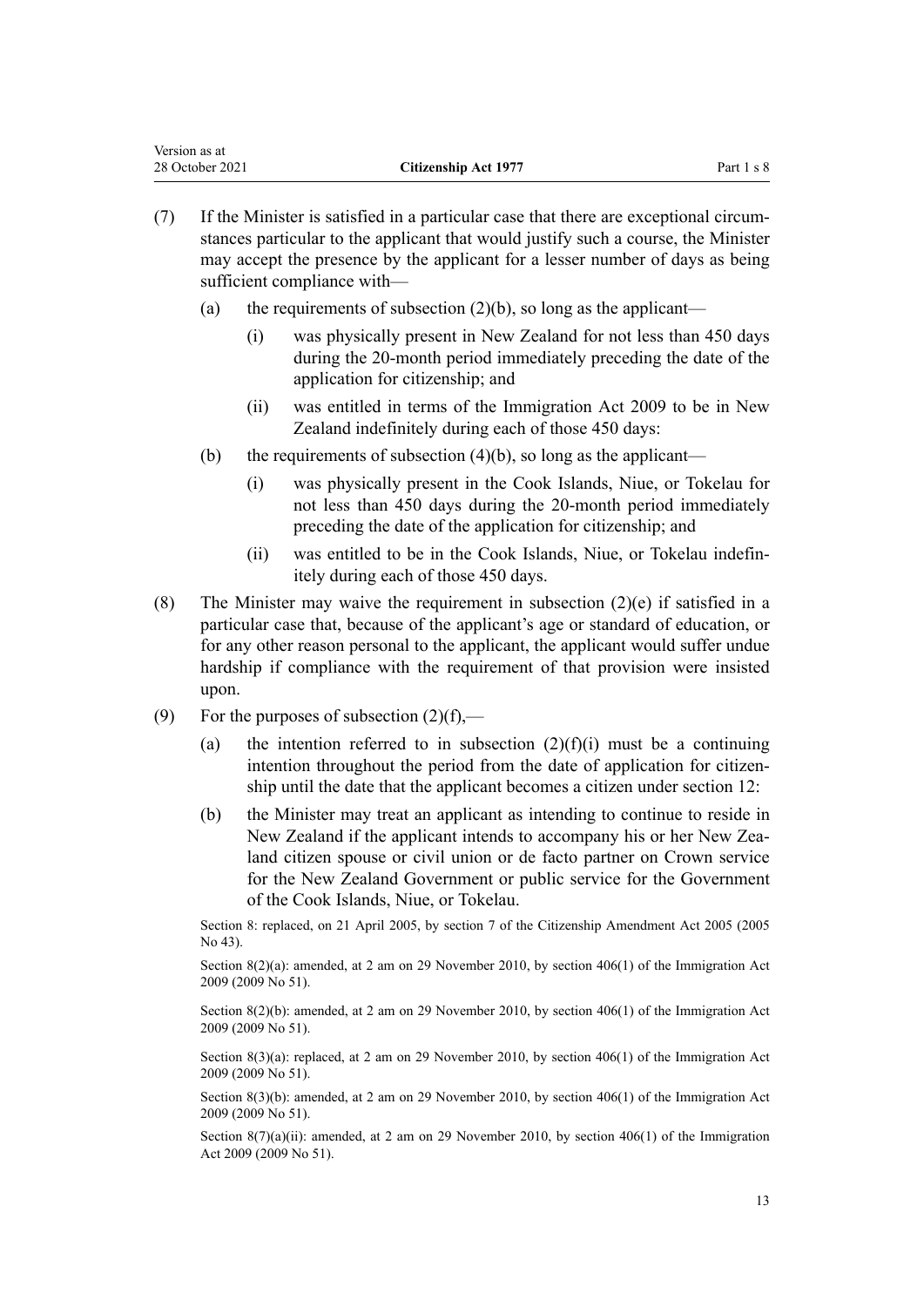# <span id="page-13-0"></span>**8A Grant of citizenship to spouse of New Zealand citizen**

#### *[Repealed]*

Section 8A: repealed, on 21 April 2005, by [section 7](http://legislation.govt.nz/pdflink.aspx?id=DLM346747) of the Citizenship Amendment Act 2005 (2005  $No$  43).

#### **9 Grant of citizenship in special cases**

- (1) Without limiting anything in [section 8,](#page-10-0) the Minister may, upon application in the prescribed manner, authorise the grant of New Zealand citizenship to any person, including a person who may be a New Zealand citizen by descent,—
	- (a) who has not yet attained the age of 16 years; or
	- (b) whose father or mother was, at the time of that person's birth, a New Zealand citizen by descent; or
	- $(c)$  if the Minister is satisfied that granting a certificate of New Zealand citizenship to the applicant would be in the public interest because of exceptional circumstances of a humanitarian or other nature relating to the applicant; or
	- (d) if the person would otherwise be stateless.
- (2) In considering whether to authorise the grant of New Zealand citizenship to any person under subsection (1), the Minister—
	- (a) may have regard to such of the requirements of [section 8\(2\)](#page-10-0) (as subject to section  $8(3)$  to  $(9)$ ) as the Minister thinks fit; and
	- (b) must have regard to the requirements of section 9A(1) (but subject to the Minister's discretion under section 9A(2) and (3)).

Section 9: replaced, on 21 April 2005, by [section 7](http://legislation.govt.nz/pdflink.aspx?id=DLM346747) of the Citizenship Amendment Act 2005 (2005 No 43).

### **9A Disqualifying convictions**

- (1) Except as provided in subsection (2), the Minister must not authorise a grant of citizenship under [section 8](#page-10-0) or section 9 to a person who has been convicted of an offence if—
	- (a) the person was sentenced on conviction to—
		- (i) a term of imprisonment of 5 years or more; or
		- (ii) an indefinite term of imprisonment capable of running for 5 years or more; or
	- (b) within the preceding 7 years the person was subject to a sentence of imprisonment of less than 5 years or was subject to release under subpart 2 of [Part 1](http://legislation.govt.nz/pdflink.aspx?id=DLM137638) of the Parole Act 2002; or
	- (c) within the preceding 3 years the person was convicted of an offence but did not receive a sentence of imprisonment.
- (2) The Minister may however authorise a grant of citizenship to a person to whom subsection (1) applies and who otherwise meets the requirements of [section 8](#page-10-0)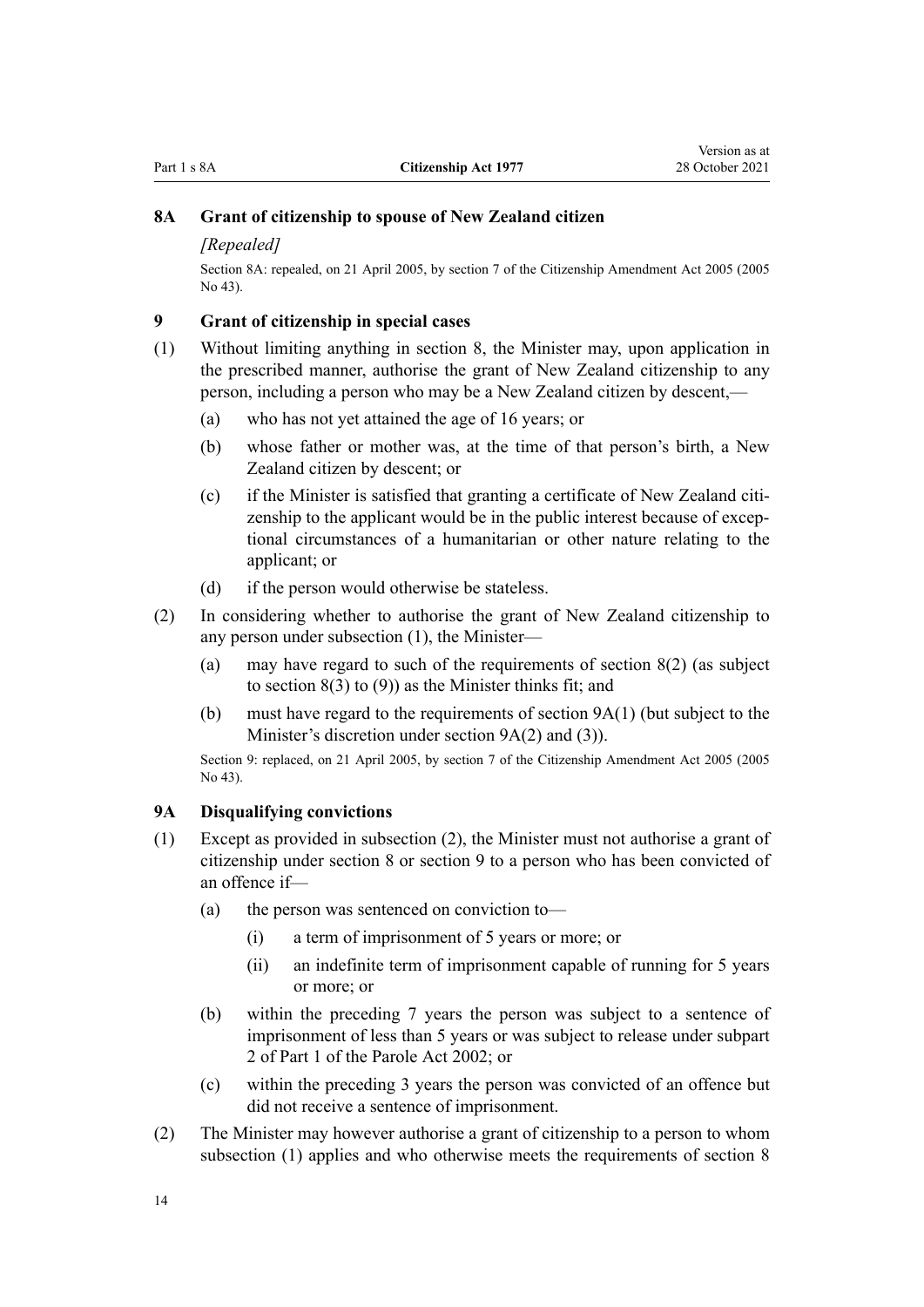<span id="page-14-0"></span>or [section 9](#page-13-0) if satisfied that there are exceptional circumstances relating to the conviction such that a grant of citizenship should not be precluded.

 $(3)$  Nothing in this section limits the Minister's discretion to refuse a grant of citizenship if the Minister is not satisfied that the applicant is of good character.

Section 9A: inserted, on 21 April 2005, by [section 7](http://legislation.govt.nz/pdflink.aspx?id=DLM346747) of the Citizenship Amendment Act 2005 (2005 No 43).

# **9B Minister may rescind approval at any time up until applicant becomes citizen**

Notwithstanding that the Minister may have authorised a grant of citizenship under [section 8](#page-10-0) or [section 9](#page-13-0), the Minister may rescind that authorisation at any time before the date that the person becomes a citizen under section 12, if no longer satisfied that the person meets the requirements for a grant of citizenship.

Section 9B: inserted, on 21 April 2005, by [section 7](http://legislation.govt.nz/pdflink.aspx?id=DLM346747) of the Citizenship Amendment Act 2005 (2005 No 43).

# **10 Grant of citizenship as of right in certain cases**

- (1) Notwithstanding anything in [section 8](#page-10-0) or [section 9,](#page-13-0) the Minister shall, upon application made to him in the prescribed manner, authorise the grant of New Zealand citizenship to any person who was born before 1 January 1978 if, at the time of that person's birth, his mother was a New Zealand citizen otherwise than by descent.
- (2) This section does not apply to a person who has previously been deprived of New Zealand citizenship by order under [section 16](#page-17-0) or [section 17](#page-17-0), or renounced his or her citizenship under [section 15](#page-16-0).

Section 10(2): inserted, on 10 December 2001, by [section 8](http://legislation.govt.nz/pdflink.aspx?id=DLM121278) of the Citizenship Amendment Act (No 2) 2001 (2001 No 95).

## **11 Minister may require oath or affirmation of allegiance to be taken**

- (1) The Minister may, in such case or class of cases as the Minister thinks fit, make the grant of New Zealand citizenship conditional upon the applicant taking an oath of allegiance in the form specified in [Schedule 1](#page-29-0), or making an affirmation to similar effect.
- (2) Unless the Minister agrees otherwise, the oath or affirmation must be taken or made at a public citizenship ceremony.

Section 11: replaced, on 21 April 2005, by [section 8](http://legislation.govt.nz/pdflink.aspx?id=DLM346752) of the Citizenship Amendment Act 2005 (2005 No 43).

# **12 Certificate of New Zealand citizenship**

(1) Where the Minister authorises the grant of New Zealand citizenship to any per‐ son, the Secretary shall issue to that person a certificate of New Zealand citizenship in the prescribed form.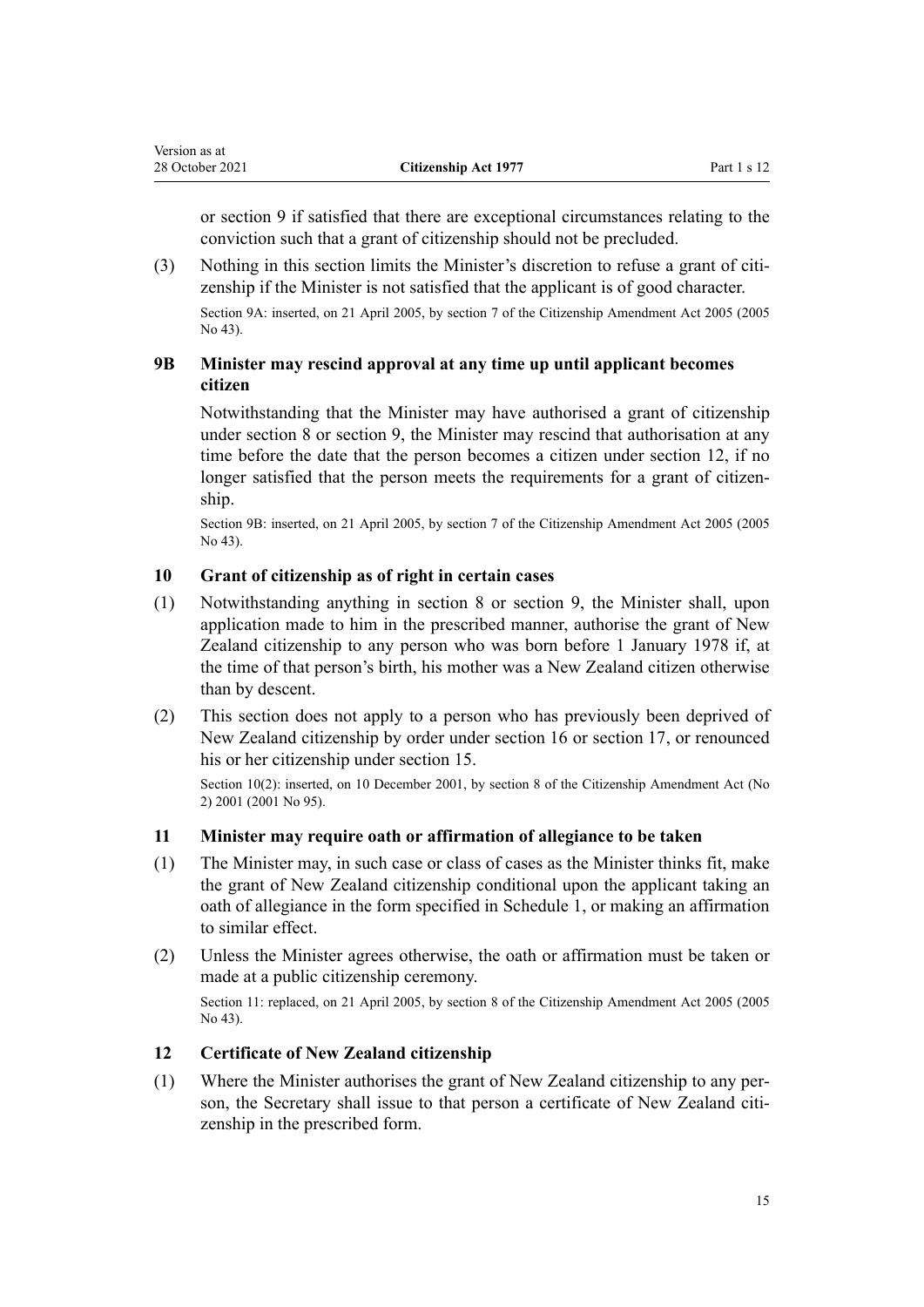<span id="page-15-0"></span>

|               |                             | 1.9191011.00000 |
|---------------|-----------------------------|-----------------|
| Part $1 s 13$ | <b>Citizenship Act 1977</b> | 28 October 2021 |

Version as at

- (2) A person to whom a certificate of New Zealand citizenship is issued under sub‐ section (1) shall be a New Zealand citizen as from the specified date.
- (3) Where a certificate of New Zealand citizenship is issued to a person who is a New Zealand citizen by descent, he shall cease to have that status as from the specified date.
- (4) For the purposes of subsections (2) and (3) the **specified date** shall be
	- (a) in the case of a person required under [section 11](#page-14-0) to take an oath of allegiance, the date on which he takes that oath or makes an affirmation to the same effect:
	- (b) in every other case, the date specified in the certificate.

Compare: 1948 No 18 ss 11, 14

# *Transitional provisions relating to citizenship*

### **13 Existing rights of citizenship protected**

- (1) Notwithstanding the repeal of the British Nationality and New Zealand Citizenship Act 1948 by [section 30,](#page-27-0) every person who, by virtue of that Act, was a New Zealand citizen immediately before the commencement of this Act, shall, subject to the succeeding provisions of this Part, continue to be a New Zealand citizen.
- (2) Notwithstanding subsection  $(1)$ , a person who, by virtue of the British Nationality and New Zealand Citizenship Act 1948, was, immediately before the commencement of this Act, a New Zealand citizen by descent only, shall, for the purposes of this Act, be deemed to be a New Zealand citizen by descent only.
- (3) Without limiting subsection (1) or subsection (2), but subject to subsection (4), every person born outside New Zealand on or after 1 January 1949 but before 1 January 1978 shall be a New Zealand citizen by descent if—
	- (a) in any case, his father was a New Zealand citizen at the time of that per‐ son's birth; or
	- (b) in the case of a person born on or after 1 January 1970 (being the date of the commencement of the [Status of Children Act 1969](http://legislation.govt.nz/pdflink.aspx?id=DLM390653)), his mother was a New Zealand citizen at the time of his birth.
- (4) A person shall not be a New Zealand citizen by virtue of subsection (3) if that person's relevant parent was a New Zealand citizen by descent only, unless—
	- (a) that person or his relevant parent was born in a protectorate, protected State, mandated territory, or trust territory, or any place in a foreign country where by treaty, capitulation, grant, usage, sufferance, or other lawful means Her Majesty then had jurisdiction over British subjects; or
	- (b) in the case of a person born in a place other than a place mentioned in paragraph (a), his birth or citizenship by descent is registered, in accord-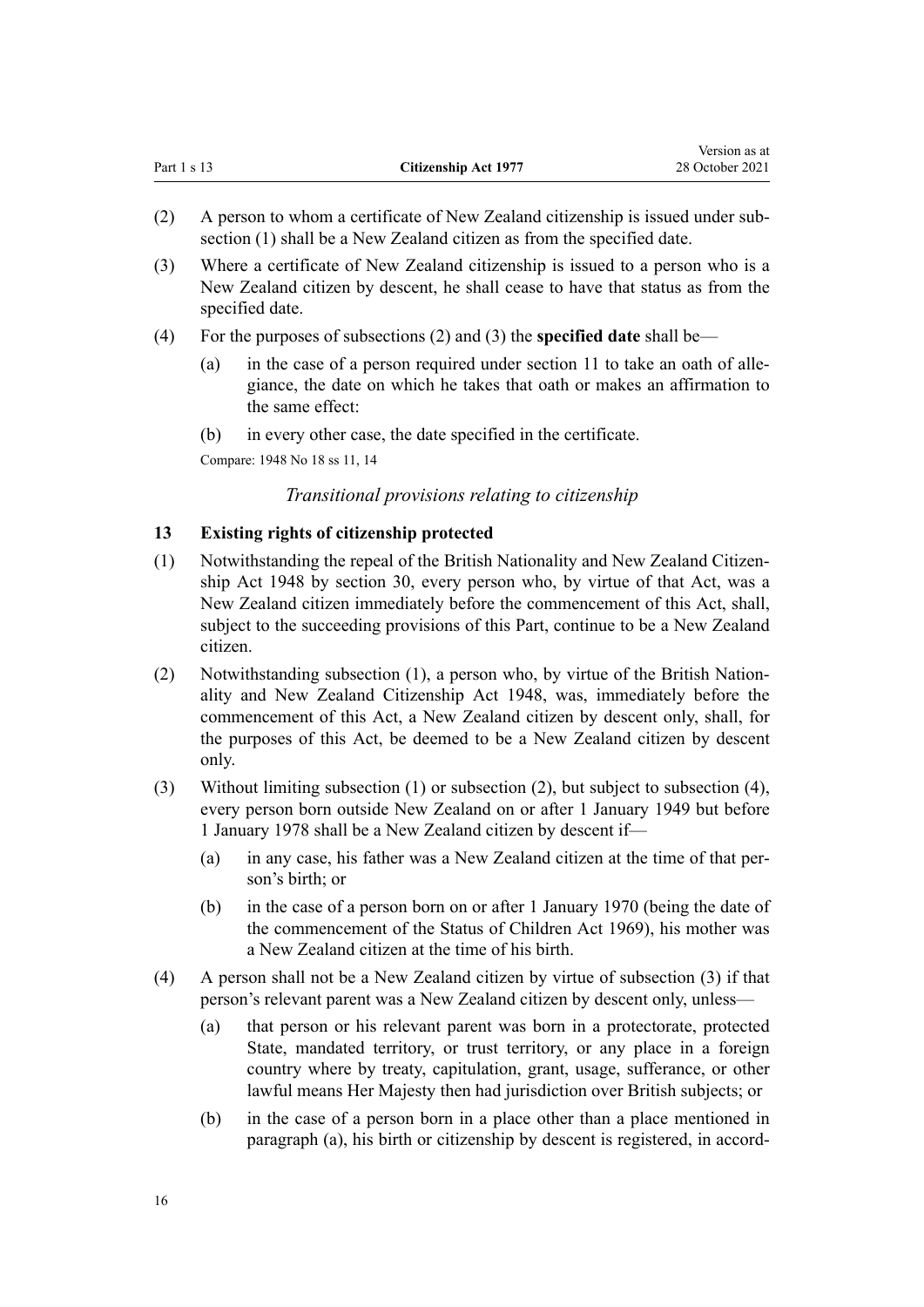<span id="page-16-0"></span>Version as at

ance with regulations made under this Act, before that person has attained the age of 16 years; or

(c) the relevant parent of that person was, at the time of the person's birth, in Crown service under the New Zealand Government.

Section 13(4)(b): amended, on 18 November 1992, by [section 9](http://legislation.govt.nz/pdflink.aspx?id=DLM280680) of the Citizenship Amendment Act 1992 (1992 No 104).

# **14 Applications made under British Nationality and New Zealand Citizenship Act 1948 may be proceeded with under this Act**

If a person has, before the commencement of this Act,—

- (a) applied for registration as a New Zealand citizen; or
- (b) given notice of his intention to apply for a certificate of naturalisation; or
- (c) applied for a certificate of naturalisation—

in accordance with the provisions of the British Nationality and New Zealand Citizenship Act 1948, the application (if it has not been finally determined under that Act) or notice may be dealt with in accordance with this Act as if it were an application for the grant of New Zealand citizenship under this Act.

# *Loss of citizenship*

# **15 Renunciation of citizenship**

- $(1)$  A New Zealand citizen who has attained the age of 18 years and is of full capacity and who is recognised by the law of another country as a citizen of that country may, at any time, make a declaration of renunciation of his New Zealand citizenship in the prescribed manner.
- (2) Subject to subsection (3), the Minister shall cause every declaration made under subsection (1) to be registered in the prescribed manner, and, as from the date of that registration, the declarant shall cease to be a New Zealand citizen.
- (3) The Minister may decline to register a declaration of renunciation if—
	- (a) the declarant is resident in New Zealand; or
	- (b) a state of war exists between New Zealand and any other country.
- (4) A person who has ceased to be a New Zealand citizen under this section may regain New Zealand citizenship only by way of a grant of citizenship under [section 8](#page-10-0) or [section 8A](#page-13-0) or [section 9.](#page-13-0)

Compare: 1948 No 15 s 21

Section 15(3)(a): amended, on 21 April 2005, by [section 9](http://legislation.govt.nz/pdflink.aspx?id=DLM346754) of the Citizenship Amendment Act 2005 (2005 No 43).

Section 15(4): inserted, on 10 December 2001, by [section 9](http://legislation.govt.nz/pdflink.aspx?id=DLM121279) of the Citizenship Amendment Act (No 2) 2001 (2001 No 95).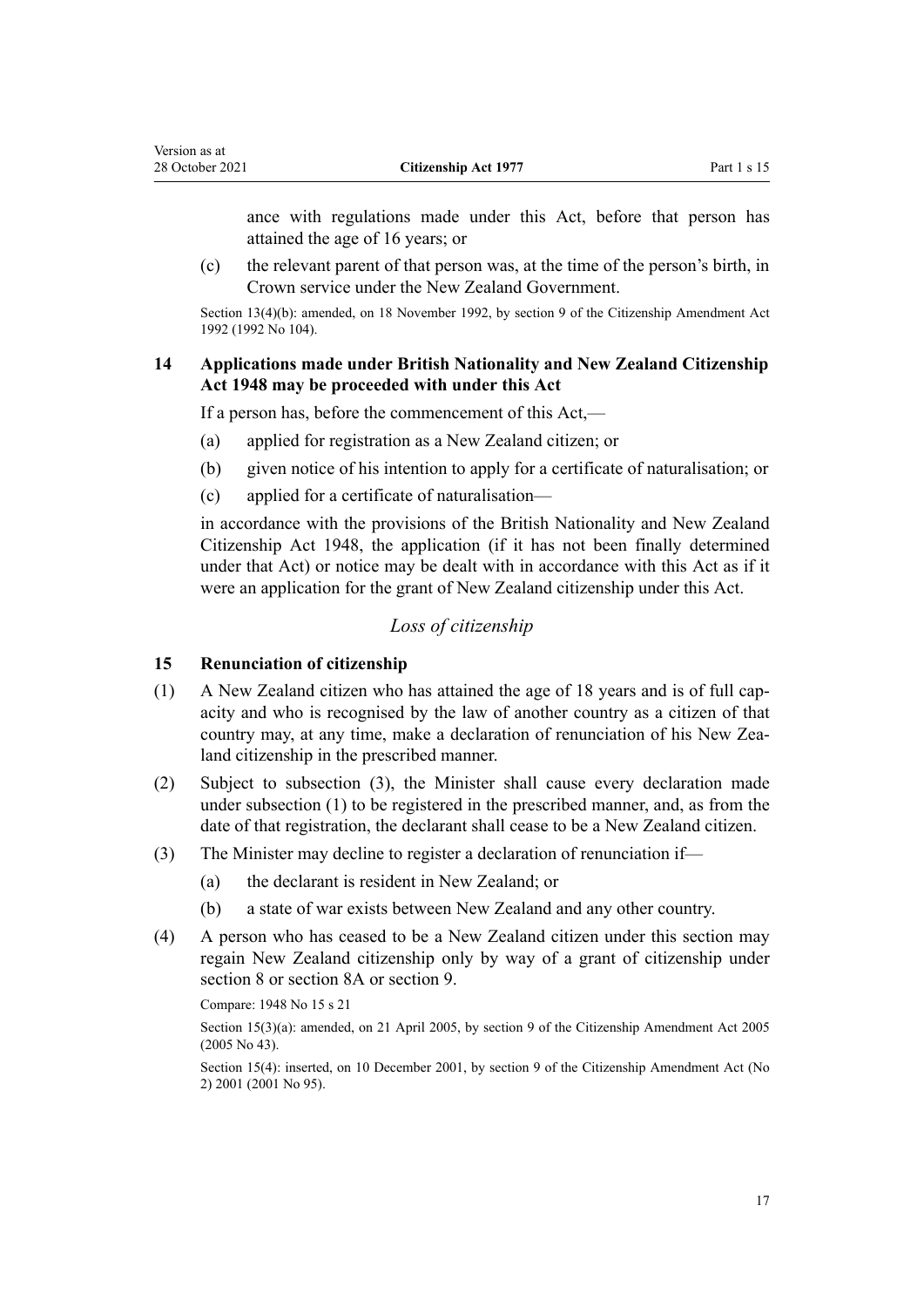# <span id="page-17-0"></span>**16 Deprivation of New Zealand citizenship in special cases**

Subject to [section 19](#page-18-0), the Minister may, by order, deprive a person of his New Zealand citizenship if he is satisfied that the person has, while a New Zealand citizen and while of or over the age of 18 years and of full capacity,—

- (a) acquired the nationality or citizenship of another country by any voluntary and formal act, and acted in a manner that is contrary to the interests of New Zealand; or
- (b) voluntarily exercised any of the privileges or performed any of the duties of another nationality or citizenship possessed by him in a manner that is contrary to the interests of New Zealand.

Compare: 1948 No 15 s 22

Section 16 heading: amended, on 21 April 2005, by [section 10\(1\)](http://legislation.govt.nz/pdflink.aspx?id=DLM346755) of the Citizenship Amendment Act 2005 (2005 No 43).

Section 16(a): amended, on 21 April 2005, by [section 10\(2\)](http://legislation.govt.nz/pdflink.aspx?id=DLM346755) of the Citizenship Amendment Act 2005 (2005 No 43).

# **17 Deprivation of New Zealand citizenship in case of fraud, etc**

- (1) This section applies to a New Zealand citizen who has acquired that citizen‐ ship—
	- (a) by registration under the British Nationality and New Zealand Citizen‐ ship Act 1948; or
	- (b) by naturalisation under that Act; or
	- (c) by grant under this Act or the [Citizenship \(Western Samoa\) Act 1982](http://legislation.govt.nz/pdflink.aspx?id=DLM59015).
- (2) Subject to [section 19](#page-18-0), the Minister may, by order, deprive a New Zealand citizen to whom this section applies of his New Zealand citizenship if he is satisfied that the registration, naturalisation, grant, or any grant requirement was procured by fraud, false representation, or wilful concealment of relevant information, or by mistake.
- (3) The Minister may not deprive a person of New Zealand citizenship under sub‐ section (2) if—
	- (a) the citizenship was acquired by mistake; and
	- (b) to deprive the person of that citizenship would leave the person stateless.

Compare: 1948 No 15 s 23

Section 17(1)(c): amended, on 15 September 1982, by [section 10](http://legislation.govt.nz/pdflink.aspx?id=DLM59033) of the Citizenship (Western Samoa) Act 1982 (1982 No 11).

Section 17(2): amended, on 21 April 2005, by [section 11\(1\)](http://legislation.govt.nz/pdflink.aspx?id=DLM346756) of the Citizenship Amendment Act 2005 (2005 No 43).

Section 17(3): inserted, on 21 April 2005, by [section 11\(2\)](http://legislation.govt.nz/pdflink.aspx?id=DLM346756) of the Citizenship Amendment Act 2005 (2005 No 43).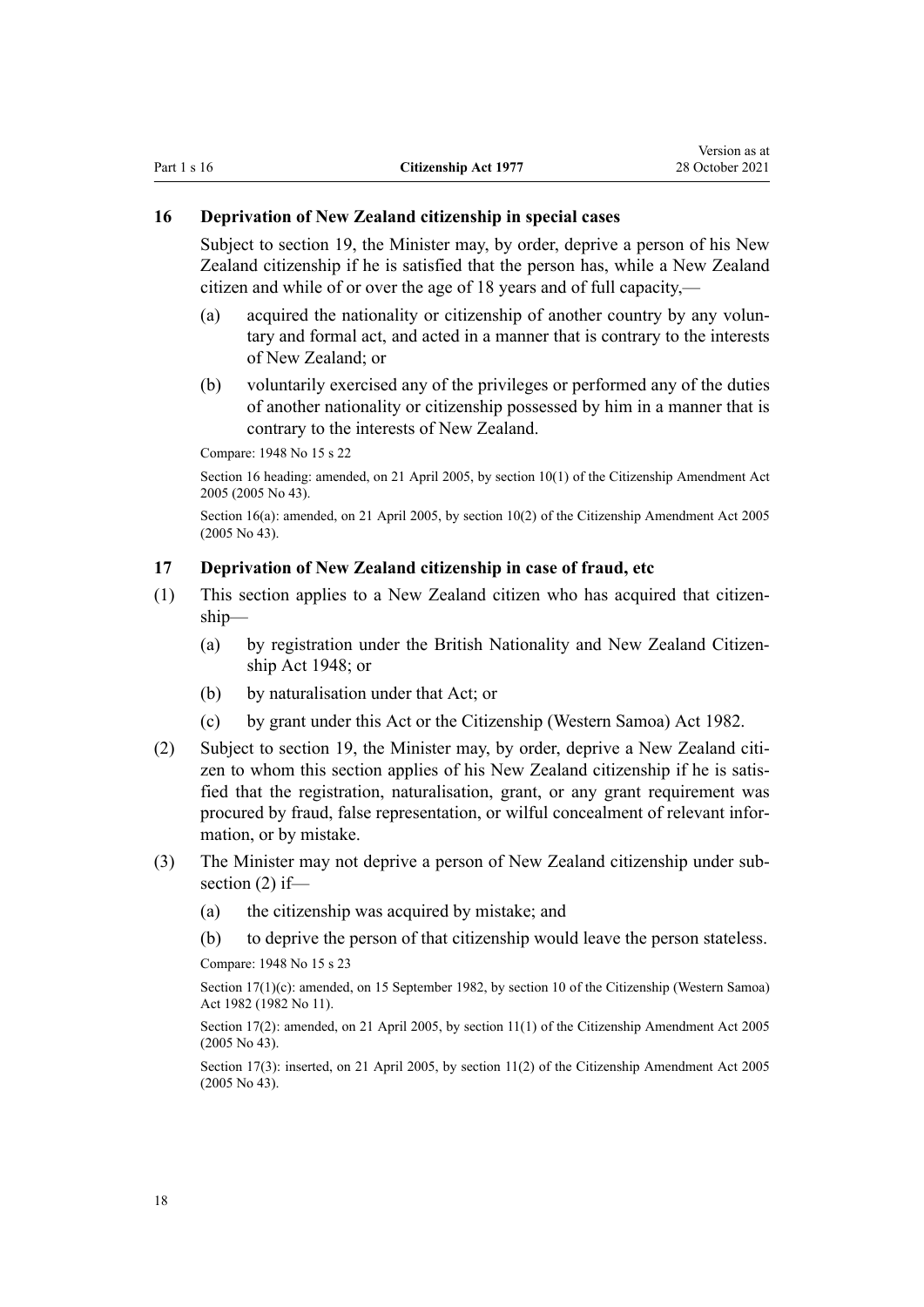# <span id="page-18-0"></span>**18 Effect of order**

A person in respect of whom an order is made under [section 16](#page-17-0) or [section 17](#page-17-0) shall cease to be a New Zealand citizen as from the date of the order.

# **19 Court review of grounds for depriving person of citizenship**

- (1) Before making an order under [section 16](#page-17-0) or [section 17](#page-17-0) depriving any person of New Zealand citizenship, the Minister shall serve on that person a notice—
	- (a) stating that he intends to make such an order; and
	- (b) citing the section of this Act under which he considers that he has grounds to make such an order; and
	- (c) specifying the grounds on which he intends to make such an order; and
	- (d) advising the person of his right to have the matter reviewed by the court in accordance with the succeeding provisions of this section.
- (2) Every person upon whom a notice is served under subsection (1) may, within 28 days after it is served on him, apply to the High Court for a declaration that there are insufficient grounds to justify the making of an order under section 16 or, as the case may require, [section 17](#page-17-0) depriving the applicant of New Zealand citizenship; and the court may make or refuse to make such a declaration accordingly.
- (3) Notwithstanding any of the foregoing provisions of this section, in any case where the whereabouts of the person concerned are unknown or for any other reason service on him of a notice under this section is not practicable, the Min‐ ister may apply to the court for the dispensing of the requirement to serve notice; and, in such a case, if the court dispenses with that requirement, it shall proceed to consider the merits of the case, in accordance with the provisions of this section, as if the person concerned had applied to the court for a declar‐ ation of the kind referred to in subsection (2).
- (4) Where the court makes such a declaration, the Minister shall not thereafter, without fresh cause, make an order under [section 16](#page-17-0) or [section 17](#page-17-0) depriving the applicant of New Zealand citizenship.
- (5) *[Repealed]*
- (6) Subject to the succeeding provisions of this section, the procedure in respect of an application under this section shall be in accordance with the rules of court.
- (7) When hearing any application under this section the court may receive as evidence any statement, document, information, or matter that, in the opinion of the court, may assist it to deal justly with the application before it, whether or not the same would be otherwise admissible in proceedings before the court.
- (8) Where the court is satisfied that it is desirable to do so by reason of the confi‐ dential nature of any evidence submitted or to be submitted to it in respect of any application under this section, the court may, of its own motion or on the application of any party to the proceedings,—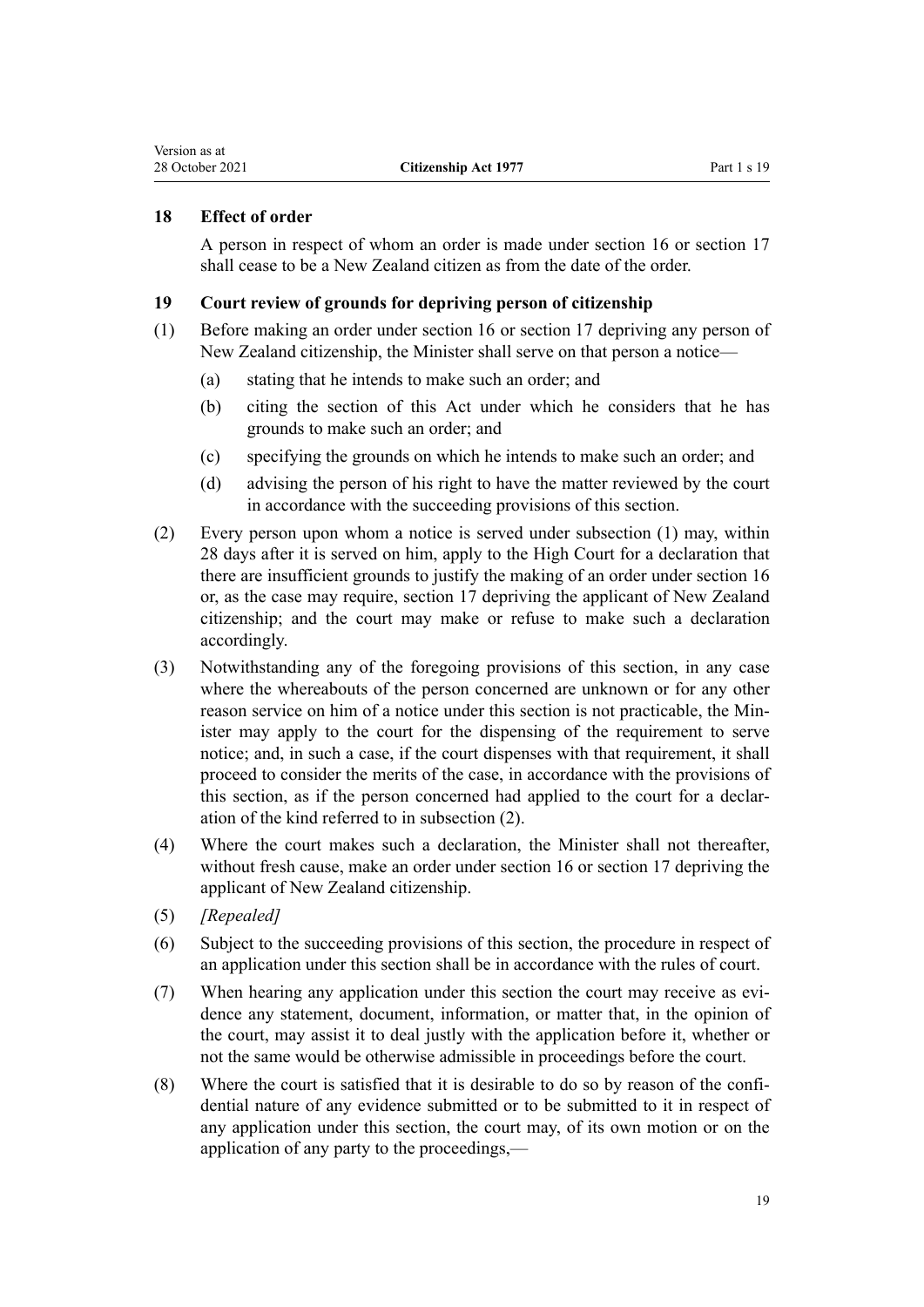- <span id="page-19-0"></span>(a) take or hear the evidence in private:
- (b) make an order prohibiting the publication of any report or account of the whole or any part of any such evidence (whether heard or taken in public or private).

Version as at

(9) The determination of the High Court on any such application shall be final. Compare: 1948 No 15 s 23(6), (7); SR 1949/121

Section 19(2): amended, on 1 April 1980, pursuant to [section 12](http://legislation.govt.nz/pdflink.aspx?id=DLM35049) of the Judicature Amendment Act 1979 (1979 No 124).

Section 19(5): repealed, on 15 August 1991, by [section 3\(4\)](http://legislation.govt.nz/pdflink.aspx?id=DLM230219) of the Judicature Amendment Act 1991 (1991 No 60).

Section 19(9): inserted, on 15 August 1991, by [section 3\(4\)](http://legislation.govt.nz/pdflink.aspx?id=DLM230219) of the Judicature Amendment Act 1991 (1991 No 60).

# **20 Saving of obligations incurred before loss of citizenship, etc**

A person who ceases to be a New Zealand citizen shall not thereby be dis‐ charged from any obligation, duty, or liability in respect of any act or thing done or omitted to be done before he ceased to be a New Zealand citizen.

Compare: 1948 No 15 s 25

*Miscellaneous provisions relating to citizenship*

#### **21 Evidentiary certificates**

- (1) Any person who wishes to obtain confirmation of whether he or she is or is not a New Zealand citizen may apply to the Minister in the prescribed manner for a certificate confirming the person's status in that respect.
- (2) The Minister shall, if satisfied that any such person is or is not a New Zealand citizen, issue a certificate to that effect.
- (3) A certificate issued under this section shall, unless it is proved that the issue of the certificate was procured by fraud, false representation, or the wilful concealment of relevant information, or was the result of administrative error, be evidence that the person named in the certificate was or was not, on the date on which the certificate was issued, a New Zealand citizen, but without prejudice to any evidence that he or she was or was not a New Zealand citizen at an earlier date.

Section 21: replaced, on 18 November 1992, by [section 10](http://legislation.govt.nz/pdflink.aspx?id=DLM280681) of the Citizenship Amendment Act 1992 (1992 No 104).

# **22 Minister may delegate functions and powers to overseas representatives**

- (1) The Minister may from time to time, by writing under his hand, authorise any New Zealand overseas representative in any country to perform and exercise in that country any of the Minister's functions and powers under this Part.
- (2) In the performance or exercise of any such functions or powers, the New Zea‐ land overseas representative shall act in accordance with all directions in that behalf given to him by the Minister, whether generally or in a particular case.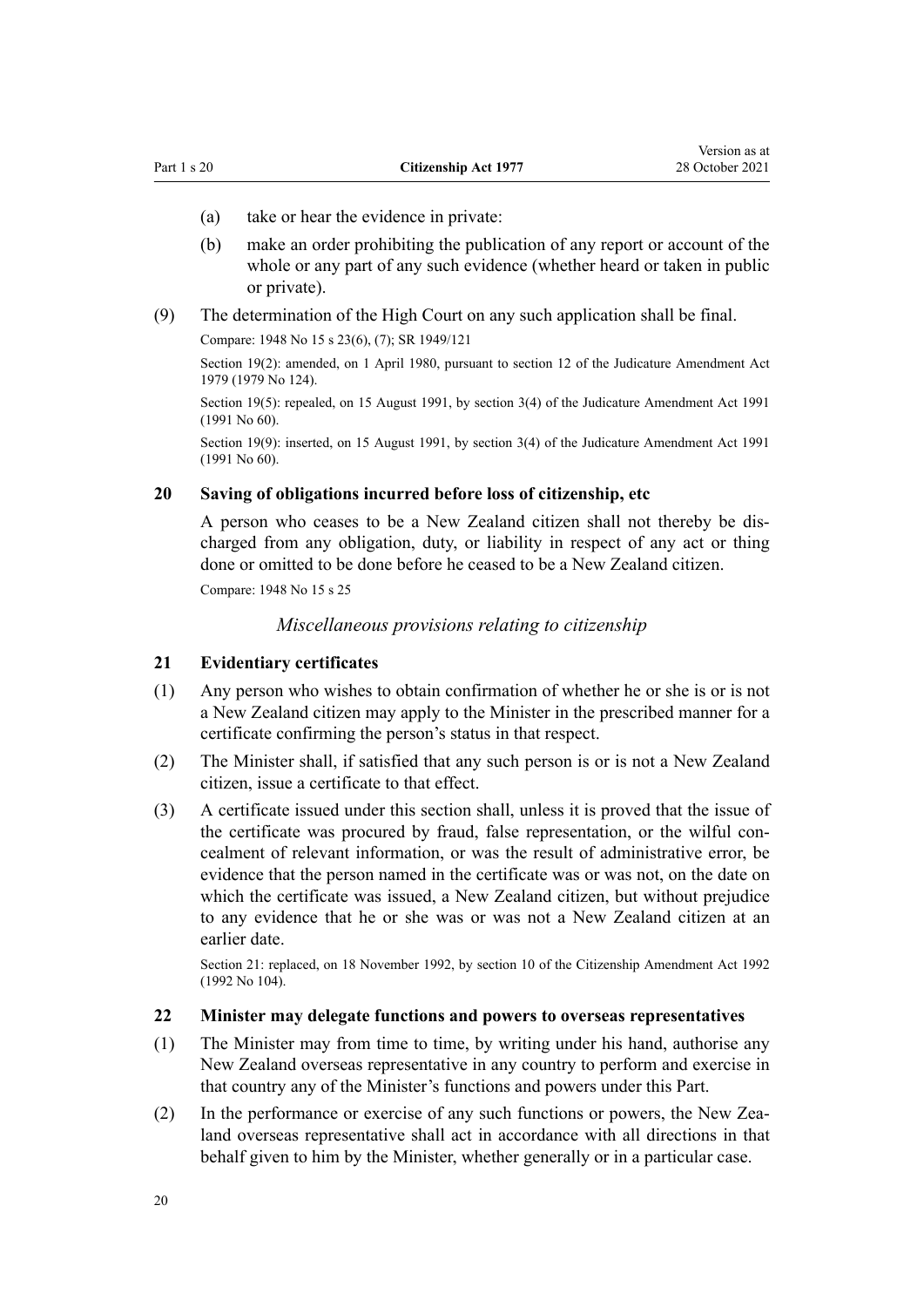<span id="page-20-0"></span>(3) Any authority and any directions under this section may be given to a specified person, or to the holder for the time being of a specified office. Compare: 1948 No 15 s 10

# **Part 2 Miscellaneous provisions**

# **23 Capacity as to property**

- (1) Subject to subsection (2) and to any other enactment, every person who is not a New Zealand citizen shall be entitled to take, acquire, hold, and dispose of real or personal property in the same manner in all respects as if he were a New Zealand citizen.
- (2) Subsection (1) shall not—
	- (a) qualify an alien for any office, or for any parliamentary or other franchise, for which he is not otherwise qualified:
	- (b) qualify an alien to be the owner of a ship registered in New Zealand, or of a share in any such ship:
	- (c) entitle an alien to acquire property without any consent required under the [Overseas Investment Act 2005:](http://legislation.govt.nz/pdflink.aspx?id=DLM356880)
	- (d) entitle a person to any right or privilege as a New Zealand citizen, except the rights and privileges conferred on him in respect of property by that subsection.

Compare: 1948 No 28 s 3

Section 23(2)(c): replaced, on 25 August 2005, by [section 75](http://legislation.govt.nz/pdflink.aspx?id=DLM358540) of the Overseas Investment Act 2005 (2005 No 82).

# **24 General provisions as to certificates and other documents**

- (1) For the purposes of this section the term **document** means a certificate or other document issued under this Act; and includes a certificate or other document issued under any enactment referred to in [section 25\(1\)](#page-21-0); and also includes a duplicate of any such certificate or other document.
- (2) No person shall alter or deface a document otherwise than pursuant to this Act.
- (3) Every person to whom a document is or has been issued shall, on the expiry or revocation of the document, or of the exemption or condition or status evidenced by it, deliver the document to the Secretary.
- (4) If a document that has been damaged to the extent that it is no longer legible is returned to the Secretary, or if the Secretary is satisfied that a document has been destroyed, lost, or stolen, the Secretary shall, upon application by the person to whom the document was issued and upon payment of the prescribed fee, issue a duplicate of the document.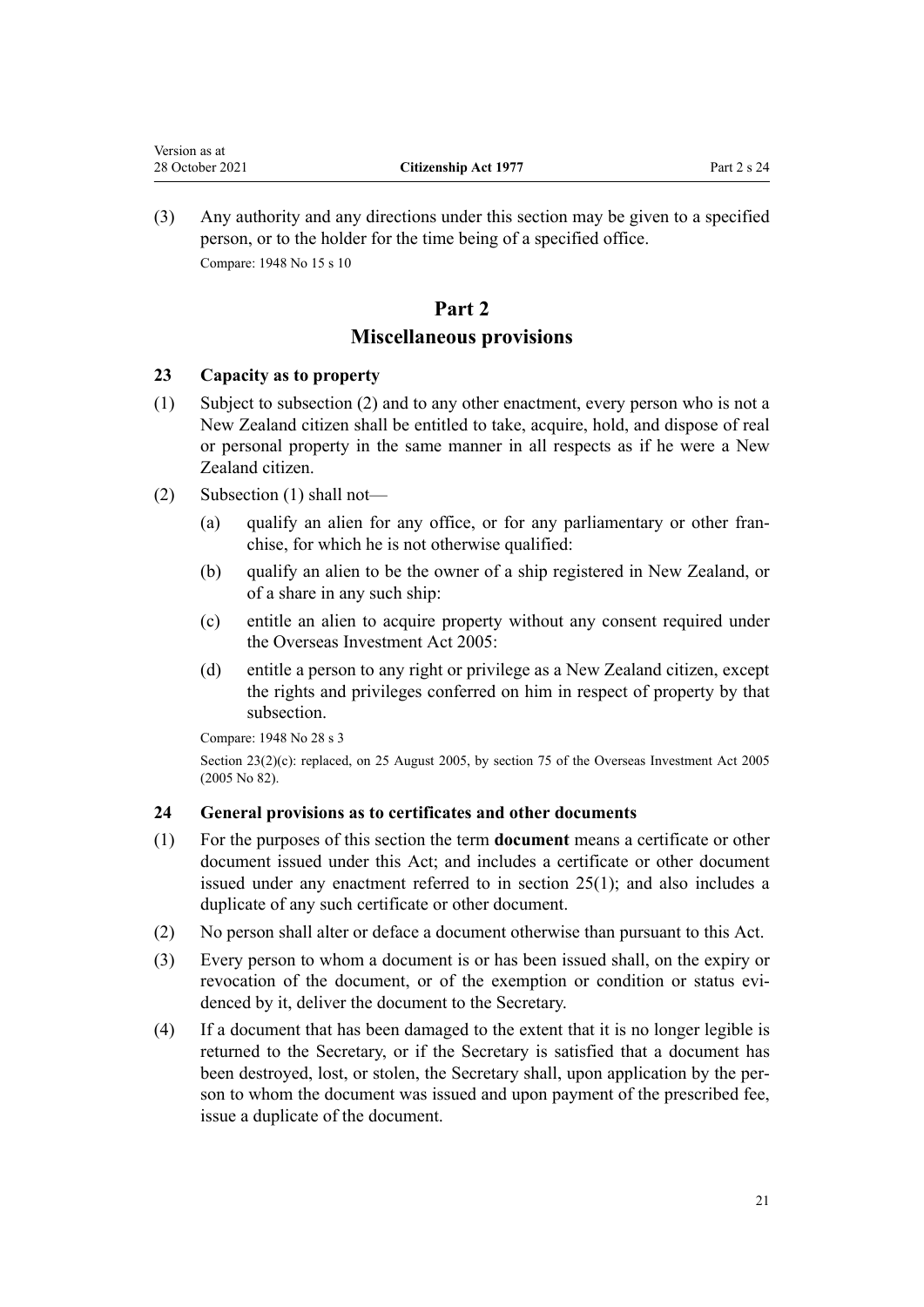# <span id="page-21-0"></span>**25 Evidence**

- (1) Every document purporting to be a notice, certificate, or declaration, or an entry in a register, or a subscription of an oath of allegiance given, granted, or made under this Act, the British Nationality and Status of Aliens (in New Zealand) Act 1923 or any enactment repealed by that Act, the British Nationality and Status of Aliens (in New Zealand) Act 1928, or the Registration of Aliens Act 1917, or any enactment repealed by [section 30](#page-27-0) shall be received in evidence, and shall, unless the contrary is proved, be deemed to have been given, granted, or made by or on whose behalf it purports to have been given, granted, or made.
- (2) Evidence of any document to which subsection (1) applies may be given by production of a document purporting to be certified as a true copy thereof by such person and in such manner as may be prescribed.
- (3) Any entry in a register made under this Act or any other Act referred to in sub‐ section (1) shall be received as evidence of the matters stated in the entry.
- (4) For the purposes of this Act, a certificate given by or on behalf of the Minister that a person was at any time in Crown service under the New Zealand Government shall be conclusive evidence of that fact. Compare: 1948 No 15 s 30

## **26 Discovery of documents held under this Act**

- (1) Notwithstanding [section 17](http://legislation.govt.nz/pdflink.aspx?id=DLM261954) or [section 27](http://legislation.govt.nz/pdflink.aspx?id=DLM261978) of the Crown Proceedings Act 1950, but subject to subsection (2), no court shall have power in any civil proceedings to require the Crown to make discovery of a document or to produce a document for inspection if the document is held by or on behalf of the Crown for any of the purposes of this Act.
- (2) Subsection (1) does not apply to proceedings relating to any matter arising under this Act to which the Crown is a party.

# **26A Disclosure of citizenship information to certain agencies for certain purposes**

- $(1)$  The purpose of this section is to authorise the disclosure of citizenship information to certain agencies for certain purposes.
- (2) The Secretary and the chief executive of an agency listed in the first column of [Schedule 4](#page-32-0) may enter into an agreement for the disclosure by the Secretary to the chief executive of citizenship information only for the purpose described in the second column in relation to the agency.
- (3) For the purposes of subsection (2), an agreement made in relation to citizenship information to be used to verify whether a person is eligible to hold a New Zealand passport, must be entered into by the Secretary in his or her capacity as the holder of citizenship information with himself or herself in the capacity as the holder of information under the [Passports Act 1992](http://legislation.govt.nz/pdflink.aspx?id=DLM277432).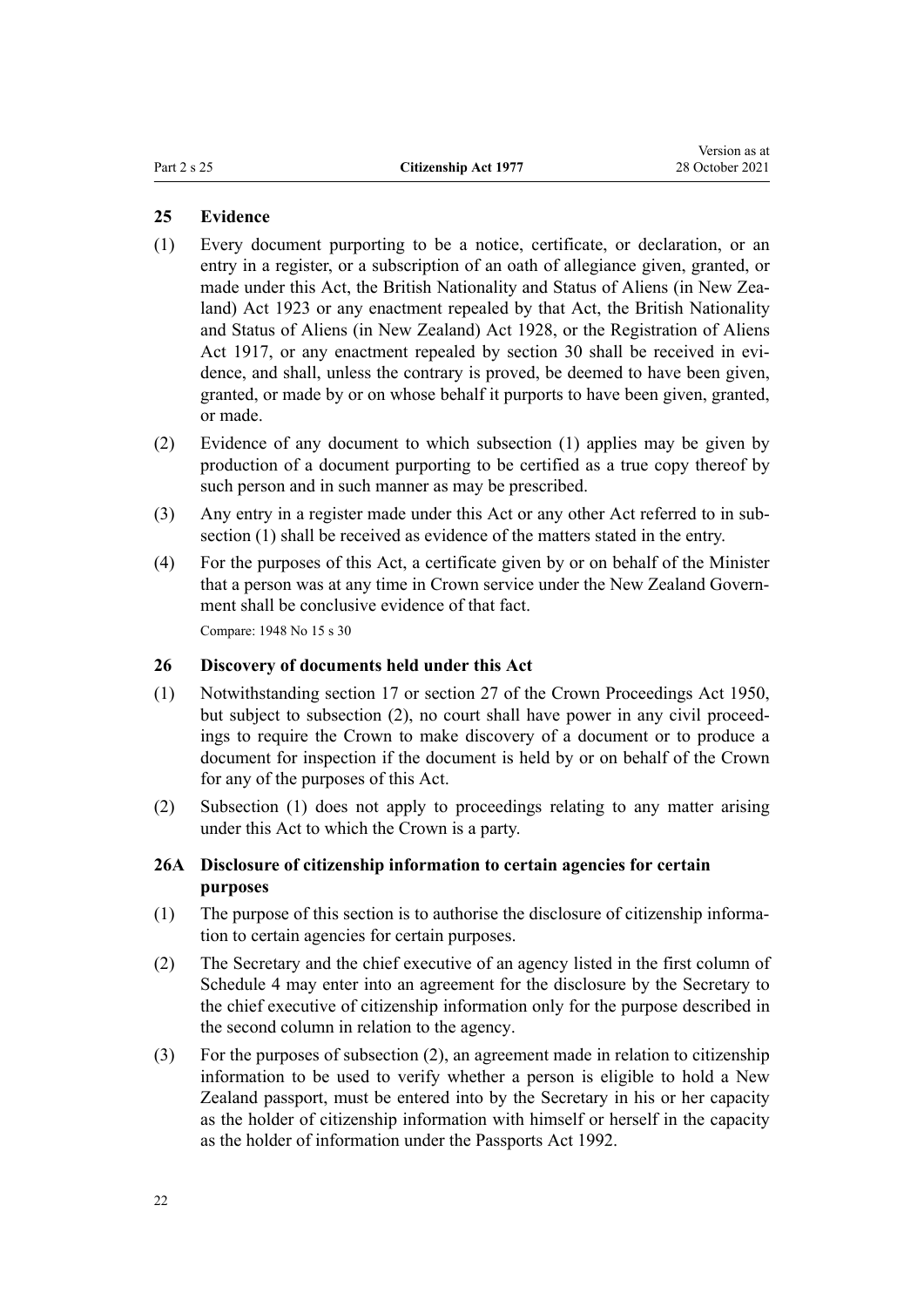- (4) An agreement entered into under subsection (2) may be varied by the Secretary and the chief executive.
- (5) The Secretary may disclose citizenship information to the chief executive only in accordance with [Schedule 4](#page-32-0) and an agreement entered into under subsection (2).
- (5A) Despite anything in this section, the Secretary may disclose information about a person's citizenship status or the citizenship status of a person's parent or parents to the Registrar-General appointed under [section 79\(1\)](http://legislation.govt.nz/pdflink.aspx?id=DLM364757) of the Births, Deaths, Marriages, and Relationships Registration Act 1995 for the purpose of recording that person's citizenship status on his or her birth record.
- (5B) On or after 1 December 2020, no information may be supplied under this section except under—
	- (a) an information matching agreement entered into under [Part 10](http://legislation.govt.nz/pdflink.aspx?id=DLM297914) of the Pri‐ vacy Act 1993 and continued by [clause 11](http://legislation.govt.nz/pdflink.aspx?id=LMS261719) of Schedule 1 of the Privacy Act 2020; or
	- (b) an information matching agreement entered into under [subpart 4](http://legislation.govt.nz/pdflink.aspx?id=LMS23666) of Part 7 of the Privacy Act 2020; or
	- (c) an approved information sharing agreement entered into under [subpart 1](http://legislation.govt.nz/pdflink.aspx?id=LMS23595) of Part 7 of the Privacy Act 2020.

## (6) In this section, **citizenship information**—

<span id="page-22-0"></span>Version as at

- (a) means information held by the Secretary that relates to the acquisition or loss of citizenship by, or the citizenship status of, any person; and
- (b) includes information as to any change of identity or gender.

Section 26A: inserted, 27 September 2001, by [section 3](http://legislation.govt.nz/pdflink.aspx?id=DLM110985) of the Citizenship Amendment Act 2001 (2001 No 58).

Section 26A heading: amended, on 1 December 2020, by [section 190](http://legislation.govt.nz/pdflink.aspx?id=LMS23664) of the Privacy Act 2020 (2020 No 31).

Section 26A(1): amended, on 1 December 2020, by [section 190](http://legislation.govt.nz/pdflink.aspx?id=LMS23664) of the Privacy Act 2020 (2020 No 31).

Section 26A(2): amended, on 1 December 2020, by [section 190](http://legislation.govt.nz/pdflink.aspx?id=LMS23664) of the Privacy Act 2020 (2020 No 31).

Section 26A(5A): inserted, on 21 April 2005, by [section 12\(2\)](http://legislation.govt.nz/pdflink.aspx?id=DLM346757) of the Citizenship Amendment Act 2005 (2005 No 43).

Section 26A(5A): amended, on 24 January 2009, by [section 47](http://legislation.govt.nz/pdflink.aspx?id=DLM1048943) of the Births, Deaths, Marriages, and Relationships Registration Amendment Act 2008 (2008 No 48).

Section 26A(5B): inserted, on 1 December 2020, by [section 190](http://legislation.govt.nz/pdflink.aspx?id=LMS23664) of the Privacy Act 2020 (2020 No 31).

Section 26A(6): replaced, on 1 December 2020, by [section 190](http://legislation.govt.nz/pdflink.aspx?id=LMS23664) of the Privacy Act 2020 (2020 No 31).

## **26B Access to information for citizenship purposes**

(1) The Secretary and the chief executive of the department that is, with the authority of the Prime Minister, for the time being responsible for the adminis‐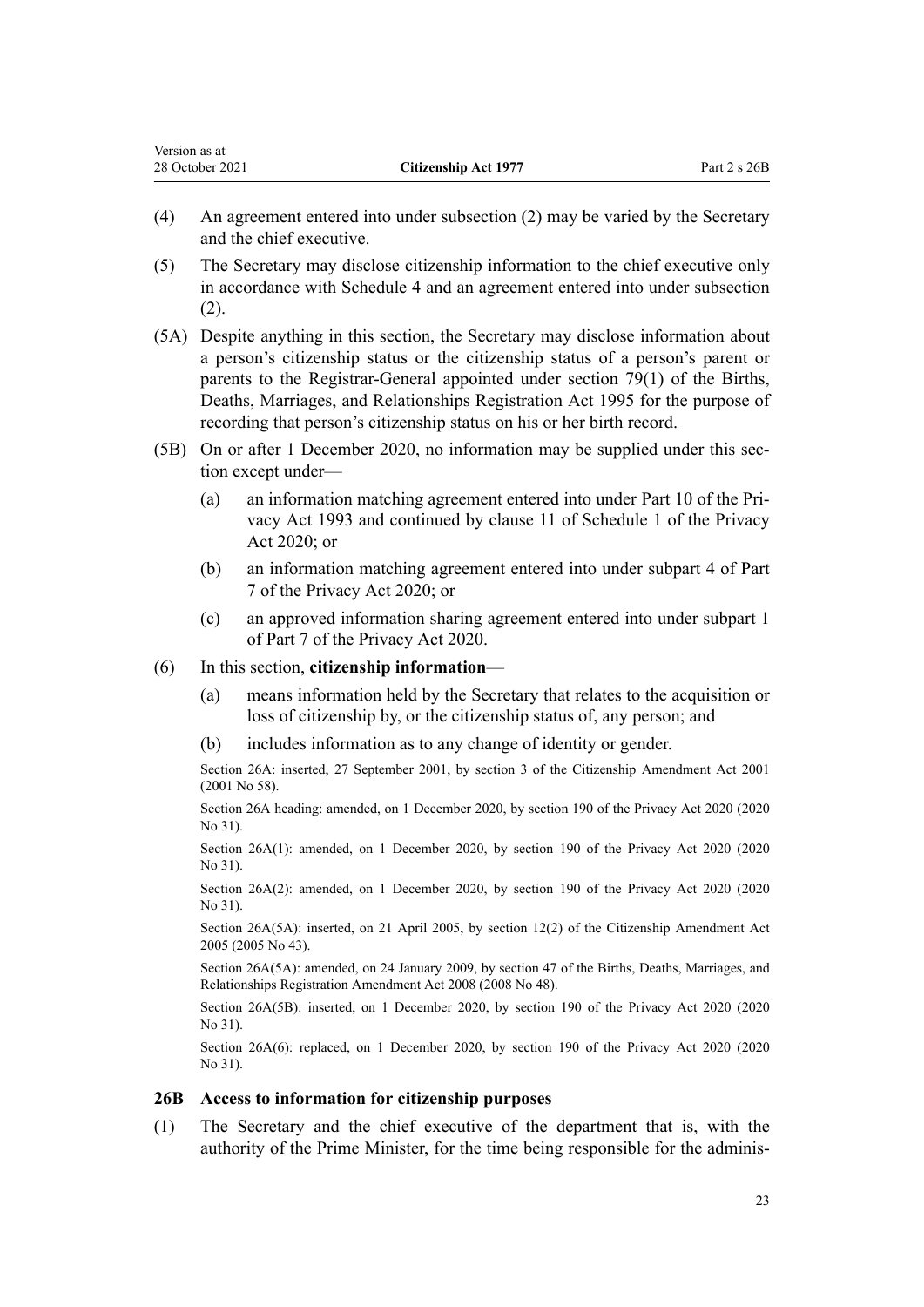<span id="page-23-0"></span>tration of the [Immigration Act 2009](http://legislation.govt.nz/pdflink.aspx?id=DLM1440300) (the **chief executive**) may enter into an agreement for access by the Secretary, or officers of the Department of Internal Affairs designated by the Secretary for the purpose, to information held by the chief executive by virtue of being responsible for the administration of the [Immigration Act 2009](http://legislation.govt.nz/pdflink.aspx?id=DLM1440300) that is needed for or relevant to—

- (a) citizenship investigations and the accurate assessment of applications for a grant of citizenship; or
- (b) determining whether a person is a New Zealand citizen by birth.
- (2) An agreement entered into under subsection (1) may be varied by the Secretary and the chief executive.
- (3) Before entering into an agreement under subsection (1), or varying an agreement under subsection (2), the Secretary and the chief executive must consult with the Privacy Commissioner on the terms of the agreement or variation.
- (4) The Privacy Commissioner may require the Secretary and the chief executive to review an agreement under this section, and report on the result of the review to the Privacy Commissioner, at intervals not shorter than 12 months.
- (5) For citizenship purposes, the Secretary or designated officers of the Depart‐ ment of Internal Affairs may access information held by the chief executive only in accordance with an agreement entered into under this section.

Section 26B: inserted, on 21 April 2005, by [section 13](http://legislation.govt.nz/pdflink.aspx?id=DLM346758) of the Citizenship Amendment Act 2005 (2005 No 43).

Section 26B(1): amended, at 2 am on 29 November 2010, by [section 406\(1\)](http://legislation.govt.nz/pdflink.aspx?id=DLM1441347) of the Immigration Act 2009 (2009 No 51).

# **26C Access to information for purposes of Identity Information Confirmation Act 2012**

Nothing in this Act limits access to information that is recorded under this Act if the access is for the purposes of, and in accordance with, the [Identity Infor‐](http://legislation.govt.nz/pdflink.aspx?id=DLM3136800) [mation Confirmation Act 2012](http://legislation.govt.nz/pdflink.aspx?id=DLM3136800).

Section 26C: inserted, on 19 December 2012, by [section 22](http://legislation.govt.nz/pdflink.aspx?id=DLM3136868) of the Identity Information Confirmation Act 2012 (2012 No 124).

## **27 Offences and penalties**

- (1) Every person commits an offence, and is liable on conviction to imprisonment for a term not exceeding 5 years or a fine not exceeding \$15,000, or both, who—
	- (a) for the purpose of procuring anything to be done or not to be done under this Act,—
		- (i) makes any statement that he or she knows to be false in a material particular; or
		- (ii) recklessly makes any statement that is false in a material particular; or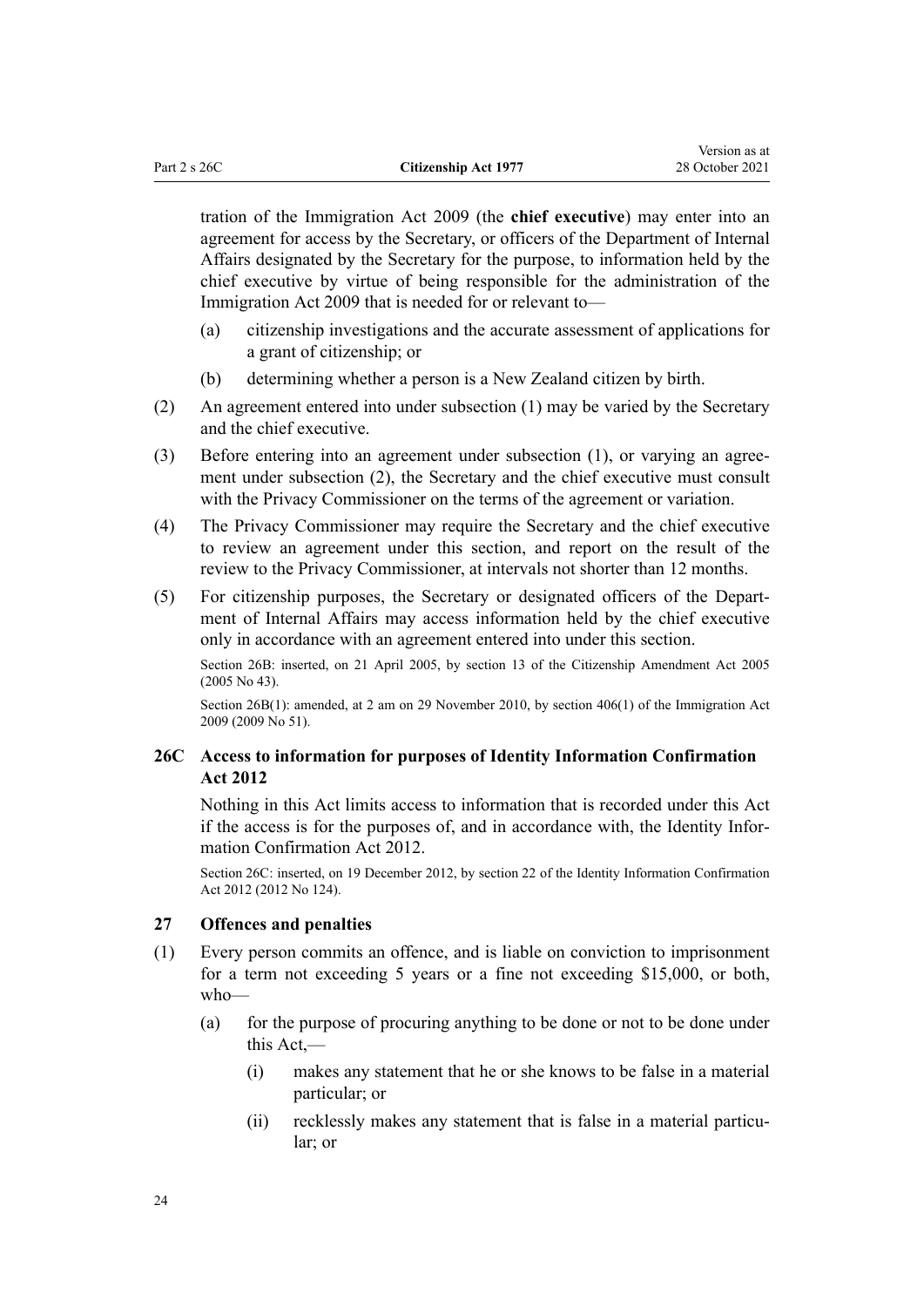- <span id="page-24-0"></span>(b) knowingly or recklessly submits false or forged documents to support a citizenship application; or
- (c) in contravention of [section 24,](#page-20-0) knowingly—
	- (i) alters or defaces a document; or
	- (ii) fails to deliver a document; or
- (d) knowingly or recklessly lends or parts with a document (as defined in [section 24\(1\)\)](#page-20-0) for unlawful purposes; or
- (e) knowingly resists, obstructs, or deceives any person who is exercising or attempting to exercise any function or power imposed or conferred under this Act.
- (2) Every person commits an offence, and is liable on conviction to imprisonment for a term not exceeding 10 years or a fine not exceeding \$50,000, or both, who, knowingly and without reasonable excuse,—
	- (a) records, deletes, or alters any entry in a citizenship register or database; or
	- (b) takes a citizenship document (including any blank certificate) from where it is officially kept; or
	- (c) issues a citizenship document to a person who has no lawful entitlement to the document.

Section 27: replaced, on 21 April 2005, by [section 14](http://legislation.govt.nz/pdflink.aspx?id=DLM346761) of the Citizenship Amendment Act 2005 (2005 No 43).

Section 27(1): amended, on 1 July 2013, by [section 413](http://legislation.govt.nz/pdflink.aspx?id=DLM3360714) of the Criminal Procedure Act 2011 (2011 No 81).

Section 27(2): amended, on 1 July 2013, by [section 413](http://legislation.govt.nz/pdflink.aspx?id=DLM3360714) of the Criminal Procedure Act 2011 (2011 No 81).

# **28 Regulations**

- (1) The Governor-General may from time to time, by Order in Council, make regulations for all or any of the following purposes:
	- (a) prescribing anything that under this Act is to be prescribed:
	- (b) providing for the registration of anything required or authorised under this Act to be registered:
	- (c) providing for the administration and taking of oaths of allegiance under this Act, prescribing the time within which oaths of allegiance shall be taken, and providing for the registration of oaths of allegiance:
	- (d) providing for the giving of any notice required or authorised to be given to any person under this Act:
	- (e) providing for the cancellation and amendment of certificates of naturali‐ sation and certificates of New Zealand citizenship, and for the cancellation of the registration of such certificates, relating to persons deprived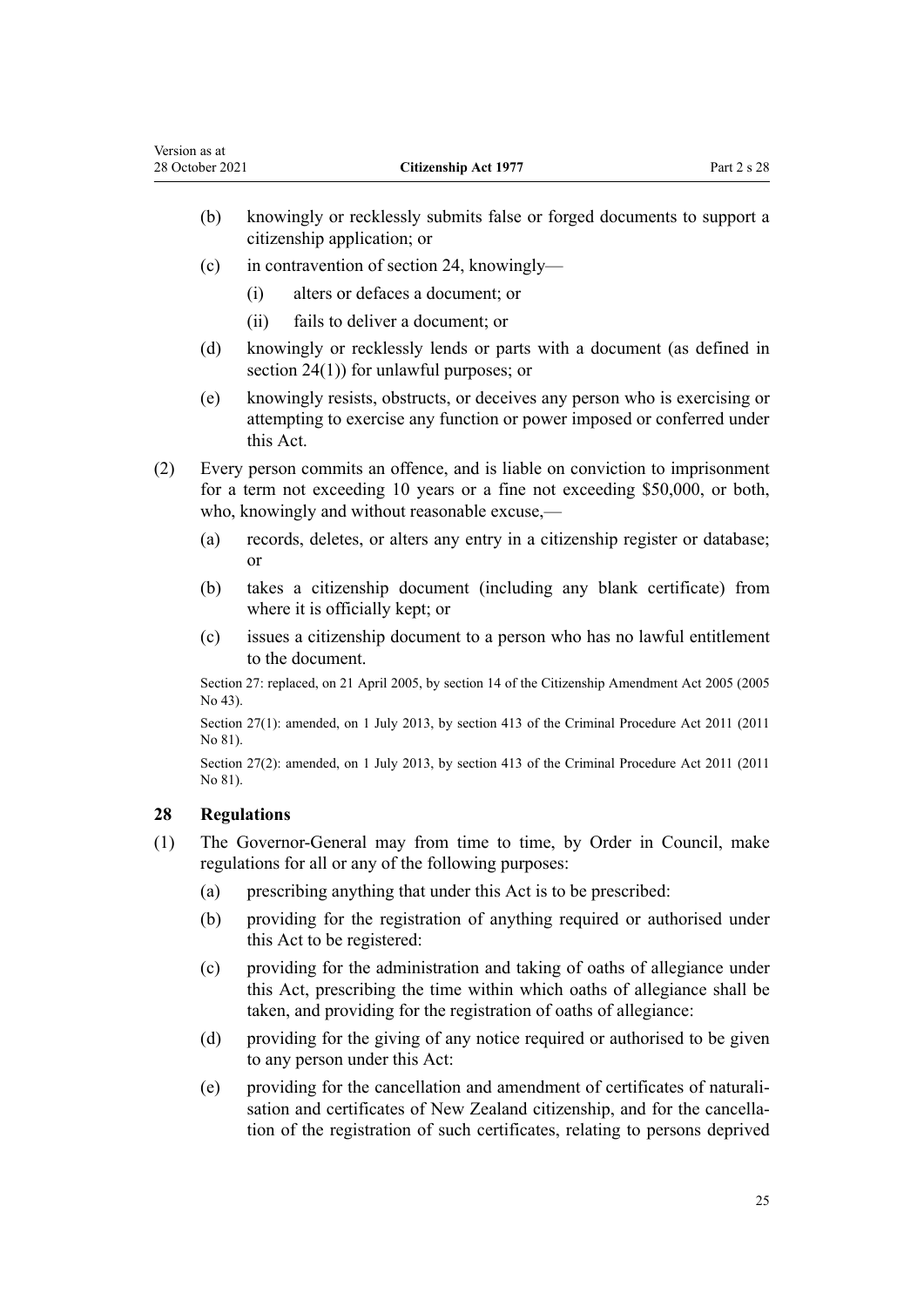of New Zealand citizenship under this Act, and providing for the surren‐ der of such certificates by such persons:

- (f) providing for the registration, by officers in the service of the New Zealand Government,—
	- (i) of the births and deaths of persons of any class or description born or dying in any Commonwealth country, or in a protected State, or in any foreign country:
	- (ii) of citizenship by descent of persons born in any Commonwealth country, or in a protected State, or in any foreign country:
- (g) enabling the births and deaths, and the citizenship by descent, of New Zealand citizens and British protected persons to be registered in any country in which the New Zealand Government has for the time being no overseas representatives—
	- (i) by persons serving in the diplomatic, consular, or other foreign service of any country that, by arrangement with the New Zealand Government, has undertaken to represent that Government's inter‐ ests in that country; or
	- (ii) by any person authorised in that behalf by the Governor-General:
- (h) providing for the keeping of records, registers, and indexes for the purposes of this Act, and enabling persons to inspect and make copies of any entry in any such record, register, or index:
- (i) prescribing the fees payable, or the rate at which fees are to be calcula‐ ted, and providing for the recovery and application of such fees, in respect of—
	- (i) any application made under this Act:
	- (ii) the registration of any document under this Act:
	- (iii) the making of any declaration under this Act:
	- (iv) the taking of an oath of allegiance under this Act:
	- (v) the grant of any certificate under this Act:
	- (vi) the issue of any copy (whether certified or not) of any notice, certificate, order, declaration, or entry given, granted, or made under this Act:
	- (vii) the inspection of any record, register, or index kept under this Act:
	- (viia) the giving of written advice or the provision of written informa‐ tion, by or on behalf of the Secretary and whether generally or in relation to a particular case, in respect of all or any of the follow‐ ing:
		- (A) the eligibility of any person for citizenship by descent:
		- (B) the acquisition by any person of citizenship: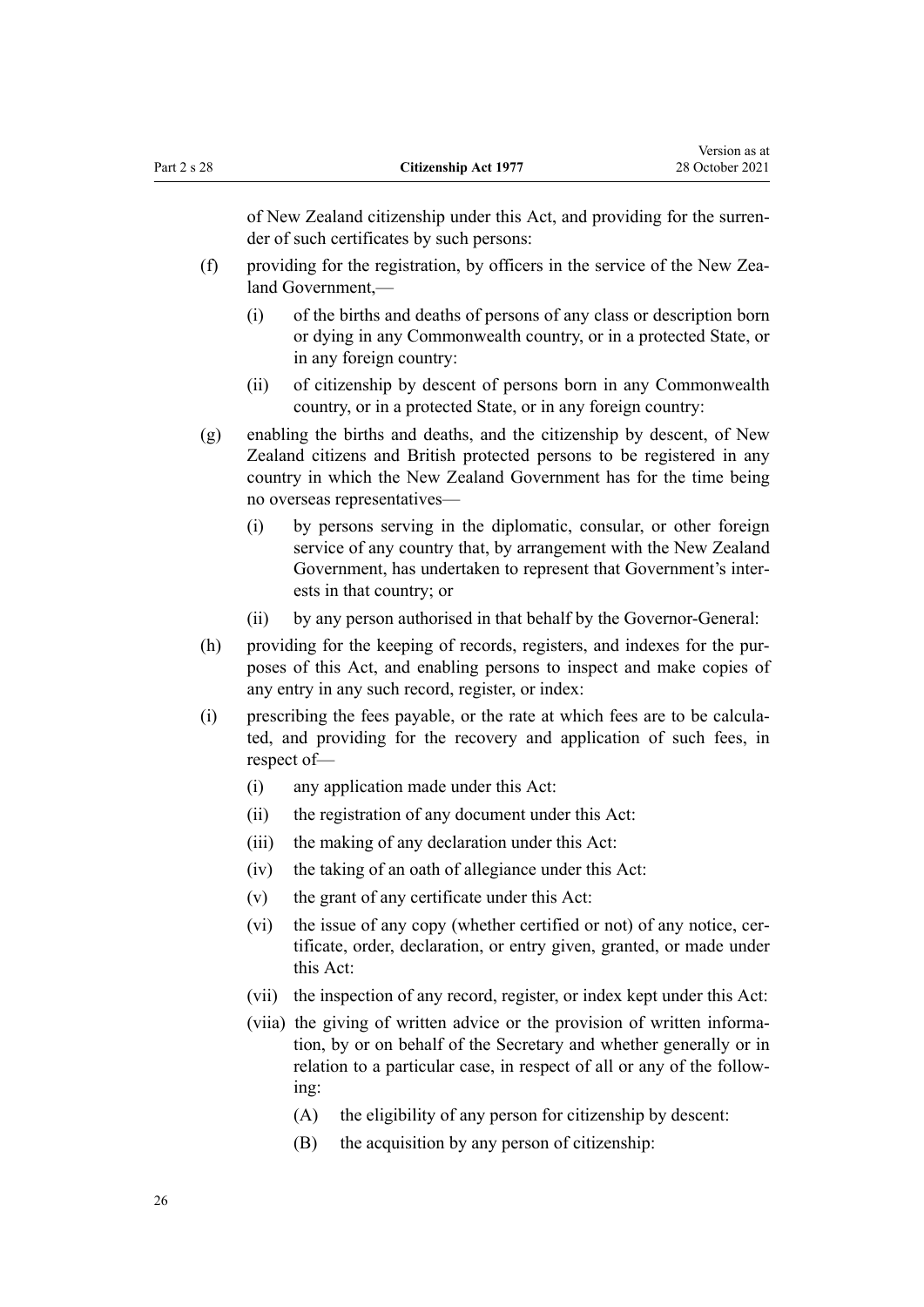- (C) the status of any person under this Act:
- (viib) the issue of a certificate under [section 7\(3\)](#page-9-0):
- (viii) any other matter arising under this Act:
- (j) *[Repealed]*
- (k) prescribing offences in respect of the contravention of or non-compli‐ ance with any regulations made under this Act, and prescribing the amount of any fine that may be imposed in respect of any such offence, being an amount not exceeding \$200 and, where the offence is a continuing one, a further amount not exceeding \$20 for every day during which the offence has continued:
- (l) providing for such other matters as are contemplated by or necessary for giving full effect to the provisions of this Act and for the due administra‐ tion thereof.
- (2) Every fee prescribed by or under regulations made under this section shall be reasonable, having regard to the costs and expenses incurred and borne by or on behalf of the Secretary in respect of the matter for which the fee is payable.
- (3) Regulations under this section are secondary legislation (*see* [Part 3](http://legislation.govt.nz/pdflink.aspx?id=DLM7298343) of the Legislation Act 2019 for publication requirements).

| Legislation Act 2019 requirements for secondary legislation made under this section |                                                                                                  |                                    |
|-------------------------------------------------------------------------------------|--------------------------------------------------------------------------------------------------|------------------------------------|
| <b>Publication</b>                                                                  | PCO must publish it on the legislation website and notify LA19 s $69(1)(c)$<br>it in the Gazette |                                    |
| <b>Presentation</b>                                                                 | The Minister must present it to the House of<br>Representatives                                  | LA19 s 114, Sch 1<br>cl $32(1)(a)$ |
| <b>Disallowance</b>                                                                 | It may be disallowed by the House of Representatives                                             | LA19 ss 115, 116                   |
| This note is not part of the Act.                                                   |                                                                                                  |                                    |

Section 28(1)(f): replaced, on 18 November 1992, by [section 12\(1\)](http://legislation.govt.nz/pdflink.aspx?id=DLM280683) of the Citizenship Amendment Act 1992 (1992 No 104).

Section 28(1)(g): replaced, on 18 November 1992, by [section 12\(1\)](http://legislation.govt.nz/pdflink.aspx?id=DLM280683) of the Citizenship Amendment Act 1992 (1992 No 104).

Section 28(1)(h): replaced, on 1 April 1987, by [section 25\(1\)](http://legislation.govt.nz/pdflink.aspx?id=DLM101353) of the Official Information Amendment Act 1987 (1987 No 8).

Section 28(1)(i): amended, on 18 November 1992, by [section 12\(2\)](http://legislation.govt.nz/pdflink.aspx?id=DLM280683) of the Citizenship Amendment Act 1992 (1992 No 104).

Section  $28(1)(i)(via)$ : inserted, on 18 November 1992, by [section 12\(3\)](http://legislation.govt.nz/pdflink.aspx?id=DLM280683) of the Citizenship Amendment Act 1992 (1992 No 104).

Section  $28(1)(i)(vib)$ : inserted, on 18 November 1992, by [section 12\(3\)](http://legislation.govt.nz/pdflink.aspx?id=DLM280683) of the Citizenship Amendment Act 1992 (1992 No 104).

Section 28(1)(j): repealed, on 1 September 1995, by [section 96](http://legislation.govt.nz/pdflink.aspx?id=DLM364791) of the Births, Deaths, Marriages, and Relationships Registration Act 1995 (1995 No 16).

Section 28(2): inserted, on 18 November 1992, by [section 12\(4\)](http://legislation.govt.nz/pdflink.aspx?id=DLM280683) of the Citizenship Amendment Act 1992 (1992 No 104).

Section 28(3): inserted, on 28 October 2021, by [section 3](http://legislation.govt.nz/pdflink.aspx?id=LMS268932) of the Secondary Legislation Act 2021 (2021 No 7).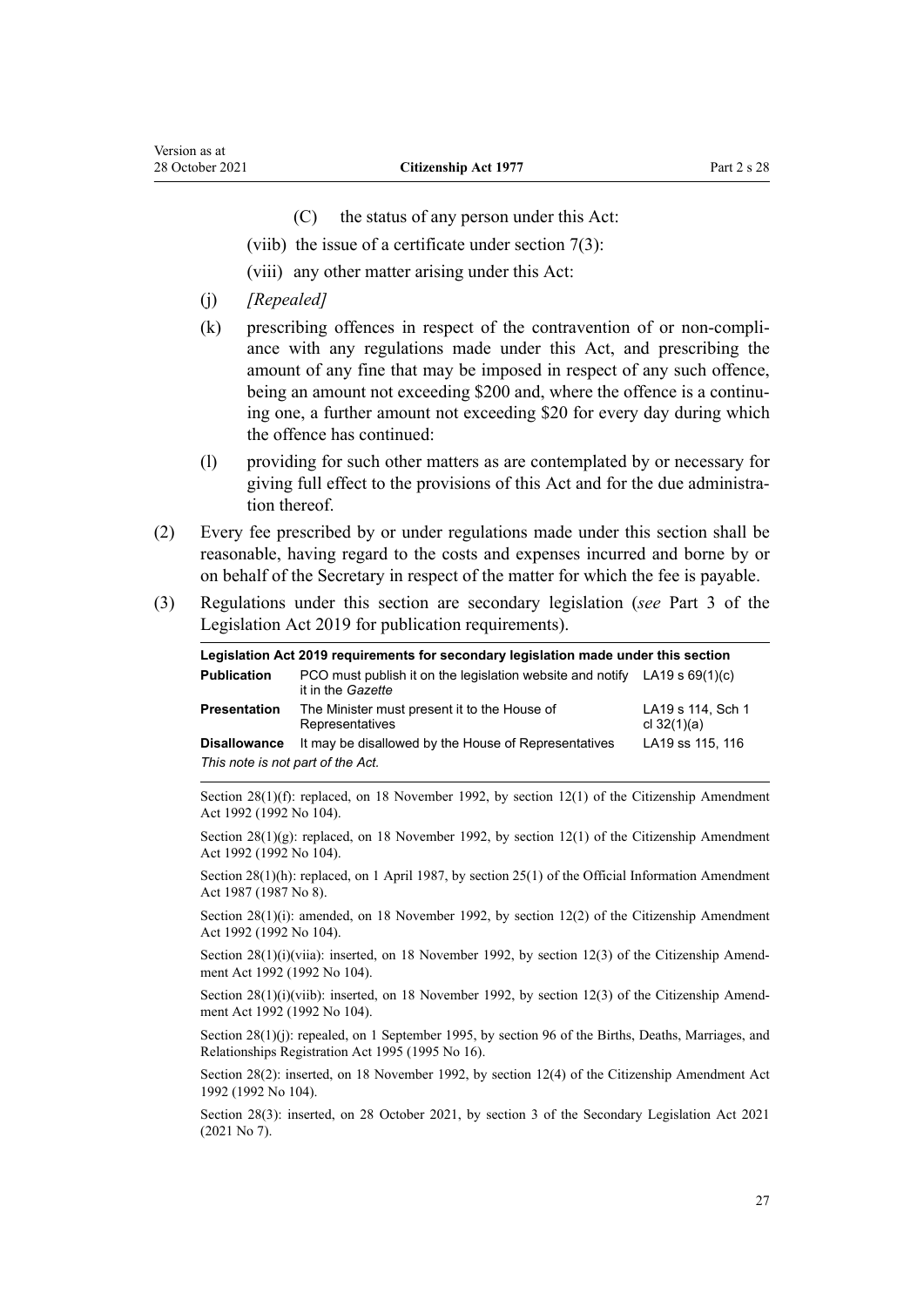# <span id="page-27-0"></span>**29 Application of Act to Cook Islands, Niue, and Tokelau**

(1) Whereas in accordance with Article 46 of the Constitution of the Cook Islands (as set out in Schedule 2 of the Cook Islands Constitution Amendment Act 1965) the Government of the Cook Islands has requested and consented to the enactment of a provision extending all of the provisions of this Act to the Cook Islands as part of the law of the Cook Islands:

Be it therefore enacted as follows:

The provisions of this Act shall extend to the Cook Islands as part of the law of the Cook Islands.

- (2) *Amendment(s) incorporated in the [Act\(s\)](http://legislation.govt.nz/pdflink.aspx?id=DLM374780)*.
- (3) The provisions of this Act shall be in force in Tokelau.

# **30 Repeals, consequential amendments, and revocation**

- (1) The enactments specified in [Schedule 2](#page-30-0) are hereby consequentially repealed.
- (2) The enactments specified in [Schedule 3](#page-31-0) are hereby consequentially amended in the manner indicated in that schedule.
- (3) The Citizenship Deprivation Rules 1949 are hereby consequentially revoked.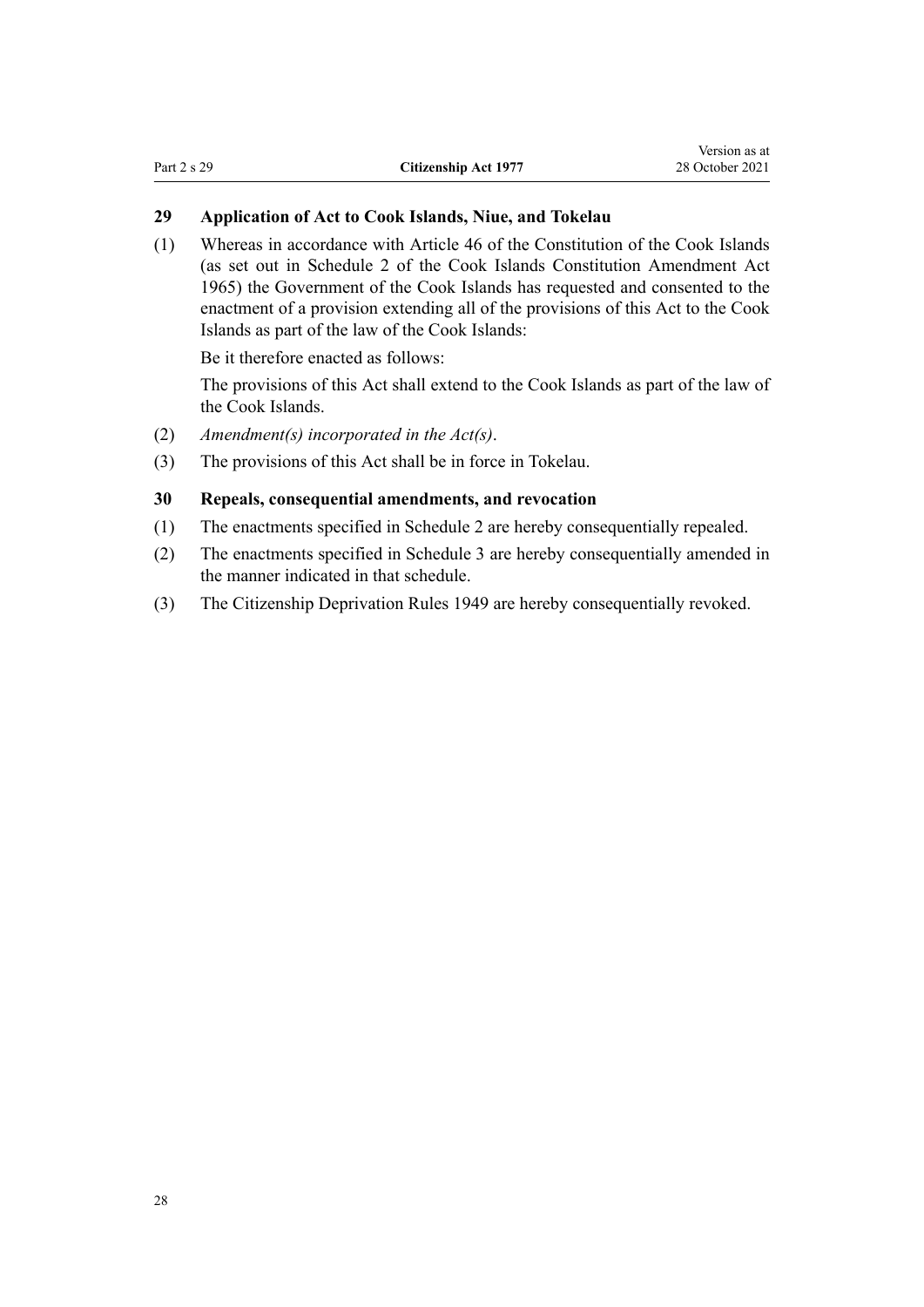# <span id="page-28-0"></span>**Schedule 1AA Transitional, savings, and related provisions**

[s 4B](#page-7-0)

Schedule 1AA: inserted, on 14 August 2018, by [section 29](http://legislation.govt.nz/pdflink.aspx?id=LMS34380) of the Minors (Court Consent to Relationships) Legislation Act 2018 (2018 No 22).

# **Part 1**

# **Provisions relating to Minors (Court Consent to Relationships) Legislation Act 2018**

# **1 Interpretation**

In this Part,—

**2018 Act** means the [Minors \(Court Consent to Relationships\) Legislation Act](http://legislation.govt.nz/pdflink.aspx?id=DLM4704100) [2018](http://legislation.govt.nz/pdflink.aspx?id=DLM4704100)

**commencement date** means the day on which the 2018 Act comes into force.

# **2 Consents given under section 3(5A)(b) before commencement date**

Consents given under section  $3(5A)(b)(i)$  or (ii) before the commencement date continue to have effect as if the 2018 Act had not been enacted.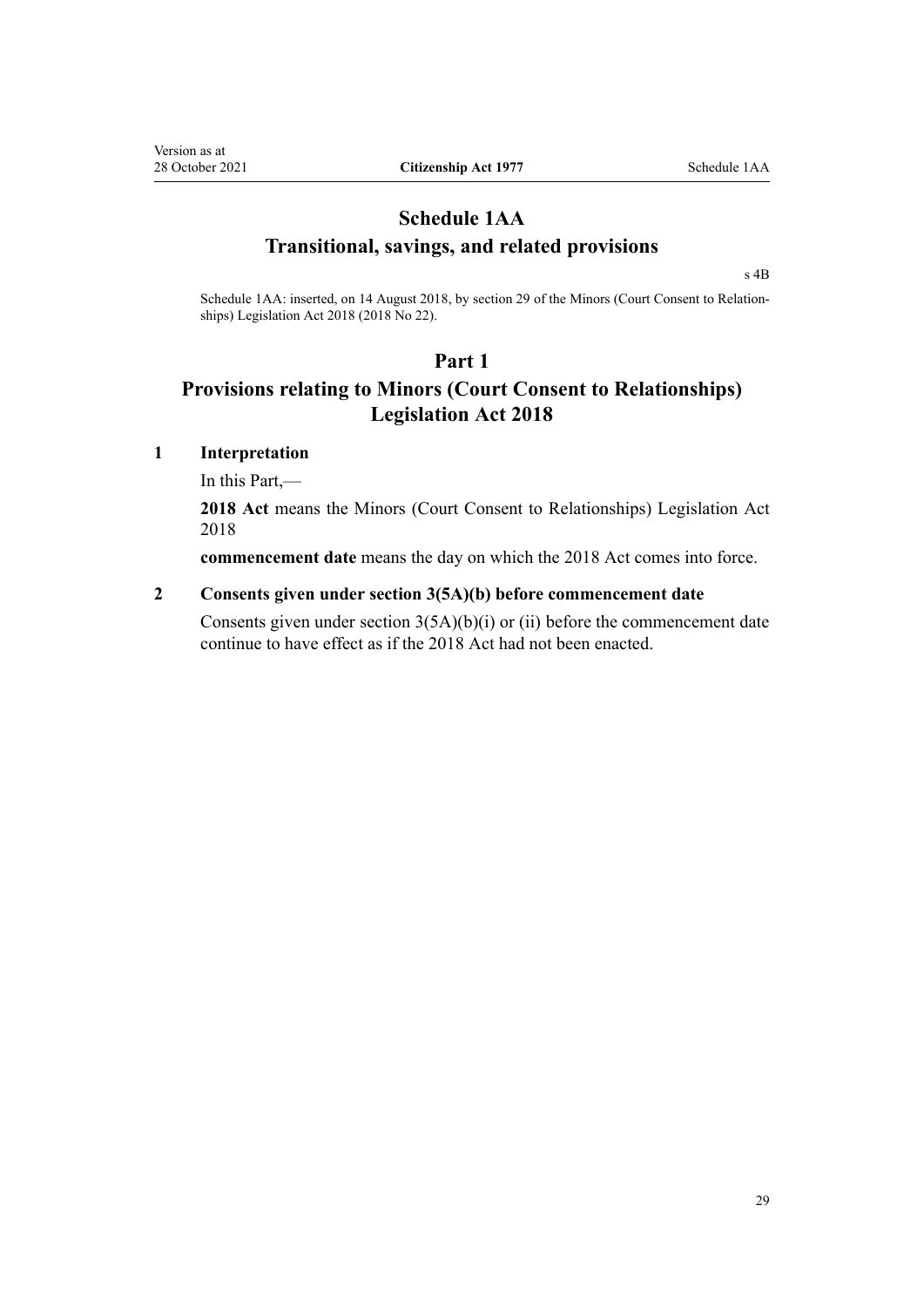# **Schedule 1 Oath of allegiance**

[s 11](#page-14-0)

<span id="page-29-0"></span>Schedule 1: replaced, on 14 December 1979, by section 2 of the Citizenship Amendment Act 1979 (1979 No 80).

I, [*full name*], swear that I will be faithful and bear true allegiance to Her (*or* His) Majesty [*specify the name of the reigning Sovereign, as thus*: Queen Elizabeth the Second, Queen of New Zealand,] Her (*or* His) heirs and successors, according to law, and that I will faithfully observe the laws of New Zealand and fulfil my duties as a New Zealand citizen.

So help me God.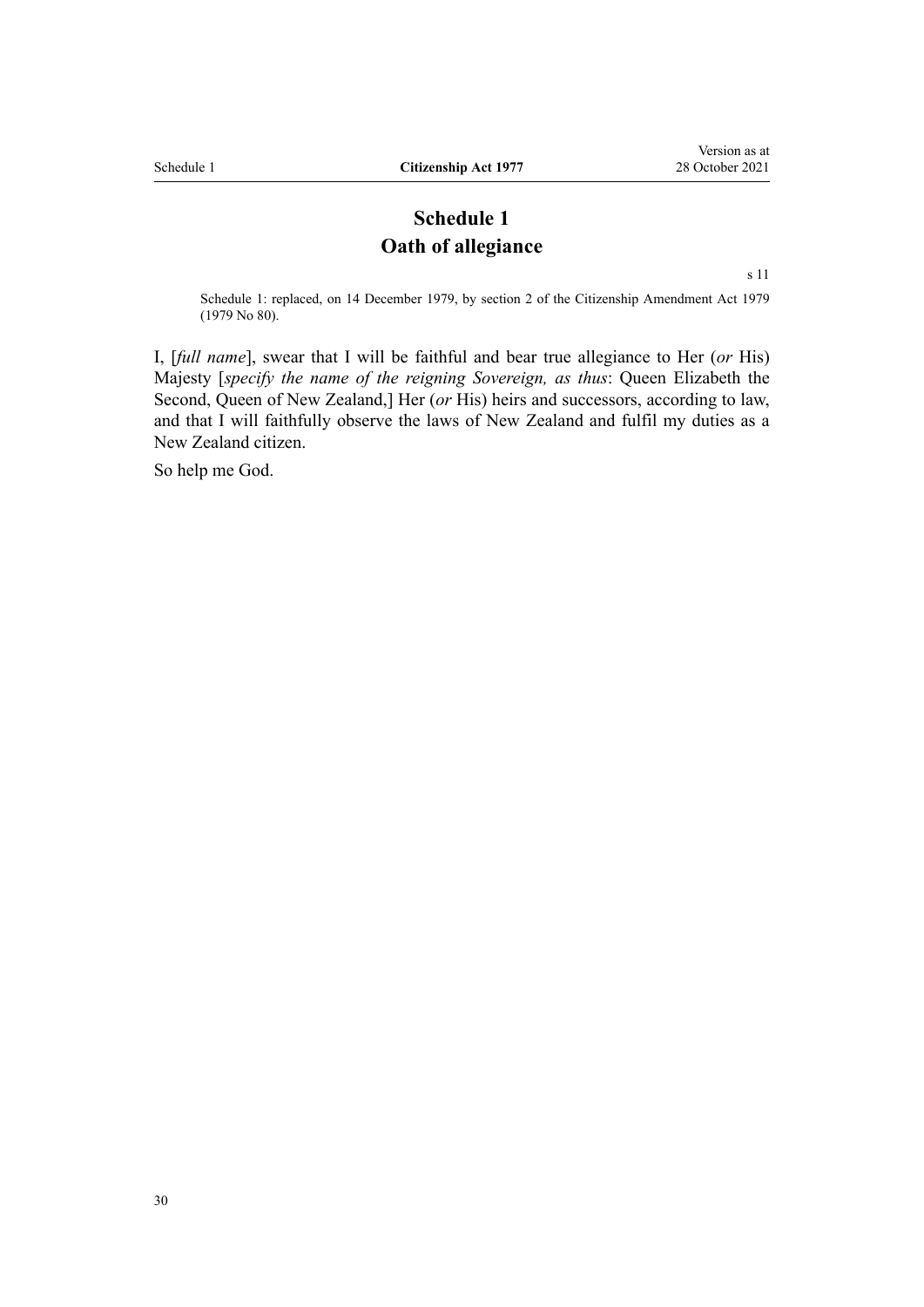# **Schedule 2 Enactments consequentially repealed**

[s 30\(1\)](#page-27-0)

## <span id="page-30-0"></span>**Aliens Act 1948 (1948 No 28)**

*Amendment(s) incorporated in the Act(s).*

#### **Aliens Amendment Act 1965 (1965 No 71)**

*Amendment(s) incorporated in the Act(s).*

**Aliens Amendment Act 1967 (1967 No 56)**

**British Nationality and New Zealand Citizenship Act 1948 (1948 No 15)**

**British Nationality and New Zealand Citizenship Amendment Act 1959 (1959 No 38)**

**British Nationality and New Zealand Citizenship Amendment Act 1965 (1965 No 72)**

**British Nationality and New Zealand Citizenship Amendment Act 1969 (1969 No 70)**

**British Nationality and New Zealand Citizenship Amendment Act 1973 (1973 No 51)**

**Western Samoa Amendment Act 1970 (1970 No 123)**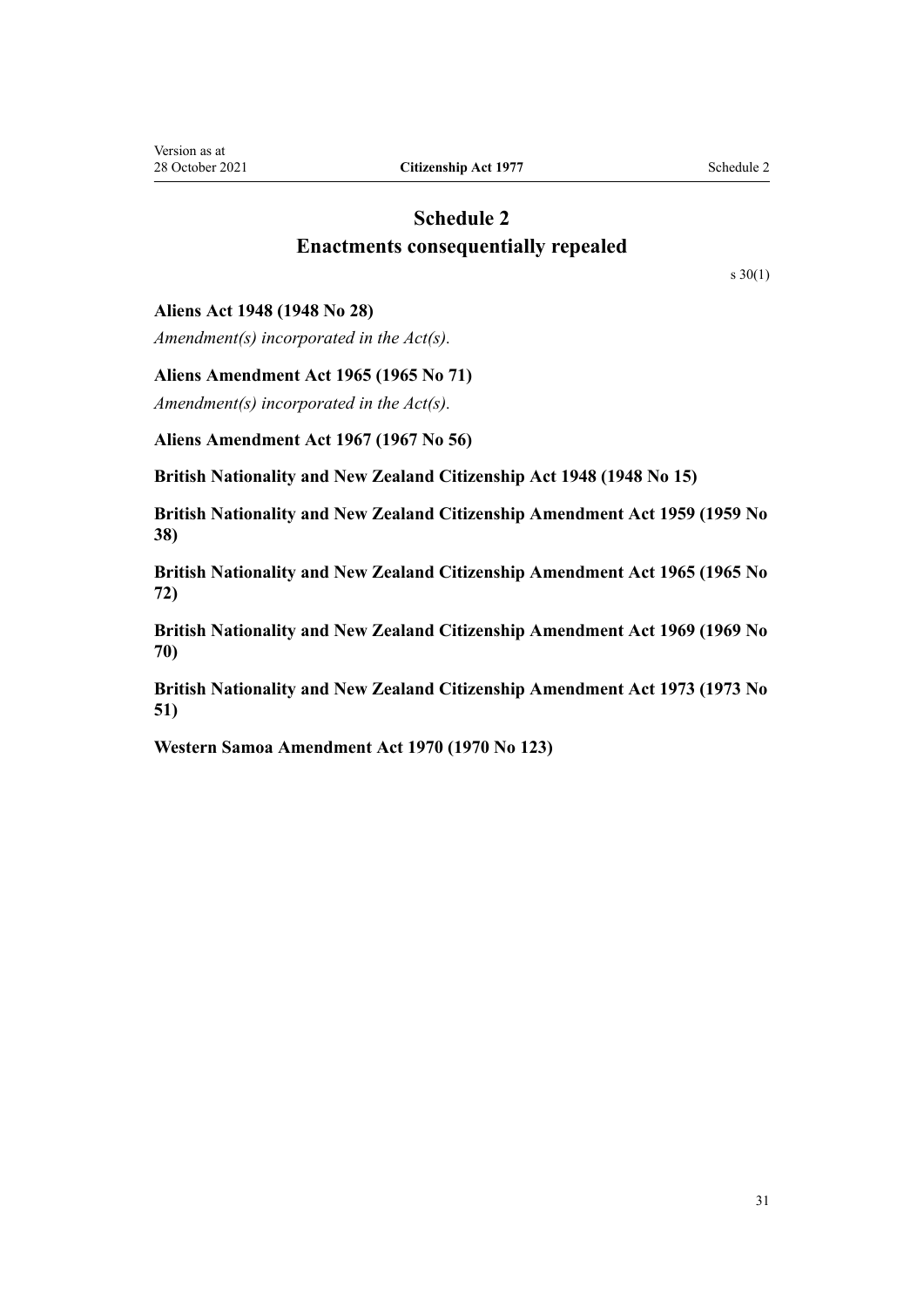# **Schedule 3 Enactments consequentially amended**

[s 30\(2\)](#page-27-0)

#### <span id="page-31-0"></span>**Adoption Act 1955 (1955 No 93)**

*Amendment(s) incorporated in the [Act\(s\).](http://legislation.govt.nz/pdflink.aspx?id=DLM292660)*

**Age of Majority Act 1970 (1970 No 137)**

*Amendment(s) incorporated in the [Act\(s\).](http://legislation.govt.nz/pdflink.aspx?id=DLM396478)*

# **Consular Privileges and Immunities Act 1971 (1971 No 11)**

*Amendment(s) incorporated in the [Act\(s\).](http://legislation.govt.nz/pdflink.aspx?id=DLM397288)*

**Diplomatic Privileges and Immunities Act 1968 (1968 No 36)**

*Amendment(s) incorporated in the [Act\(s\).](http://legislation.govt.nz/pdflink.aspx?id=DLM387495)*

# **Status of Children Act 1969 (1969 No 18)**

*Amendment(s) incorporated in the [Act\(s\).](http://legislation.govt.nz/pdflink.aspx?id=DLM390653)*

# **Western Samoa Act 1961 (1961 No 68)**

*Amendment(s) incorporated in the [Act\(s\).](http://legislation.govt.nz/pdflink.aspx?id=DLM336804)*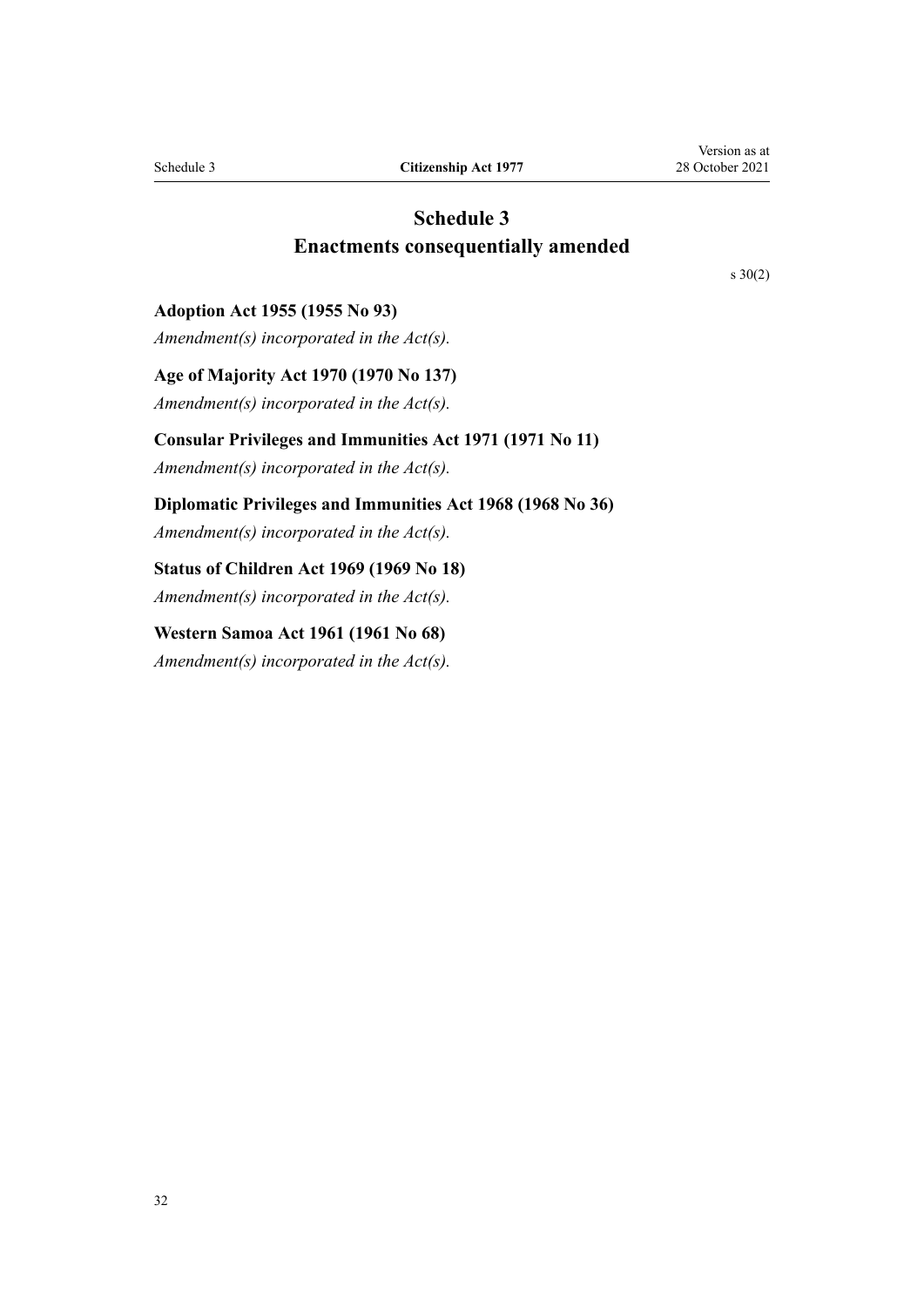# **Schedule 4 Disclosure of information to agencies**

[s 26A](#page-21-0)

<span id="page-32-0"></span>Schedule 4: inserted, on 27 September 2001, by [section 4](http://legislation.govt.nz/pdflink.aspx?id=DLM110991) of the Citizenship Amendment Act 2001 (2001 No 58).

Schedule 4 heading: amended, on 1 December 2020, by [section 190](http://legislation.govt.nz/pdflink.aspx?id=LMS23664) of the Privacy Act 2020 (2020 No 31).

#### **Agency Purpose**

Department of Internal Affairs To verify whether a person is eligible to hold a New Zealand passport Registrar-General appointed under [section 79\(1\)](http://legislation.govt.nz/pdflink.aspx?id=DLM364757) of the Births, Deaths, Marriages, and Relationships Registration Act 1995 For the Registrar-General to be satisfied whether or not a person is a New Zealand citizen Department of Inland Revenue To verify the identity of a person to establish— (a) the tax file number of the person: (b) the details of an applicant for child support Department of Labour To verify— (a) a person's citizenship status: (b) a person's entitlement to reside in New Zealand Ministry of Social Development To-(a) verify a person's eligibility or continuing eligibility for benefits, war pensions, grants, loans, or allowances: (b) verify a person's eligibility or continuing eligibility for a community services card Ministry of Education To verify and update student information on the National Student Index Schedule 4: amended, on 1 December 2020, by [section 190](http://legislation.govt.nz/pdflink.aspx?id=LMS23664) of the Privacy Act 2020 (2020 No 31).

Schedule 4: amended, on 24 January 2009, by [section 47](http://legislation.govt.nz/pdflink.aspx?id=DLM1048943) of the Births, Deaths, Marriages, and Rela‐ tionships Registration Amendment Act 2008 (2008 No 48).

Schedule 4: amended, on 21 April 2005, by [section 15](http://legislation.govt.nz/pdflink.aspx?id=DLM346763) of the Citizenship Amendment Act 2005 (2005 No 43).

Schedule 4: amended (with effect on 1 October 2001), on 2 August 2003, pursuant to [section 13\(1\)](http://legislation.govt.nz/pdflink.aspx?id=DLM201377) of the State Sector Amendment Act 2003 (2003 No 41).

Schedule 4: amended, on 19 December 2002, by [section 3\(1\)](http://legislation.govt.nz/pdflink.aspx?id=DLM167883) of the Citizenship Amendment Act 2002 (2002 No 62).

Schedule 4: amended, on 19 December 2002, by [section 3\(2\)](http://legislation.govt.nz/pdflink.aspx?id=DLM167883) of the Citizenship Amendment Act 2002 (2002 No 62).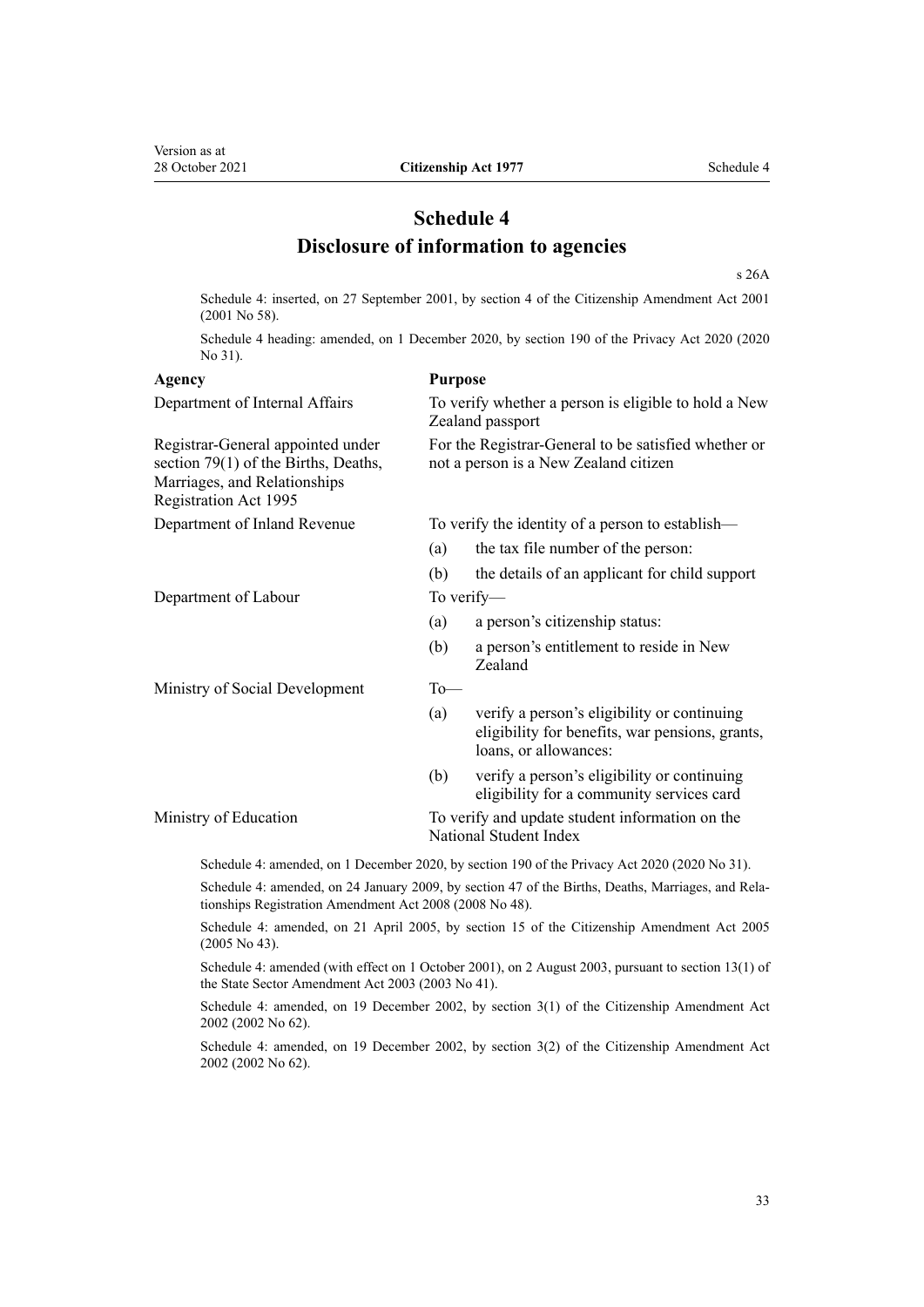# **Citizenship Amendment Act 2005**

| Public Act     | 2005 No 43    |
|----------------|---------------|
| Date of assent | 20 April 2005 |
| Commencement   | see section 2 |

#### **1 Title**

- (1) This Act is the [Citizenship Amendment Act 2005.](http://legislation.govt.nz/pdflink.aspx?id=DLM346733)
- (2) In this Act, the Citizenship Act 1977 is called "the principal Act".

#### **2 Commencement**

This Act comes into force on the day after the date on which it receives the Royal assent.

### *Transitional provision*

#### **17 Transitional provisions in relation to applications for citizenship**

- (1) Nothing in new sections 8, 9, 9A, and 9B of the principal Act applies in rela‐ tion to any application for a grant of citizenship made before the date of commencement of this Act, and any such application must be determined in accordance with the former sections 8, 8A, and 9 of the principal Act.
- (2) An application for a grant of citizenship made during the 5-year period commencing with the date of commencement of this Act by a person of a kind described in subsection (3) must be determined in accordance with the new sections 8, 9, 9A, and 9B of the principal Act as if—
	- (a) subsections  $(2)(b)$ ,  $(4)(b)$  and  $(7)$  of the new section 8 (which set minimum presence requirements for the period of 5 years preceding the date of application for citizenship) did not apply; and
	- (b) there were substituted for those provisions subsections  $(2)(a)$ , and  $(4)$  of the former section 8 (which set residence requirements for the period of 3 years preceding the date of application for citizenship) of the principal Act; and
	- (c) subsections (5) and (6) of the new section 8 applied for the purposes of the former section  $8(2)(a)$  as if they referred to a period of 3 years rather than a period of 5 years; and
	- (d) for the purposes of the former section  $8(2)(a)$  and (4), the time during which a person is **ordinarily resident in New Zealand—**
		- (i) includes time spent in New Zealand before the commencement of the Immigration Act 2009 while holding a valid immigration per‐ mit or being exempt from the requirement to hold a permit, and time spent in New Zealand after the commencement of that Act while holding a valid visa; but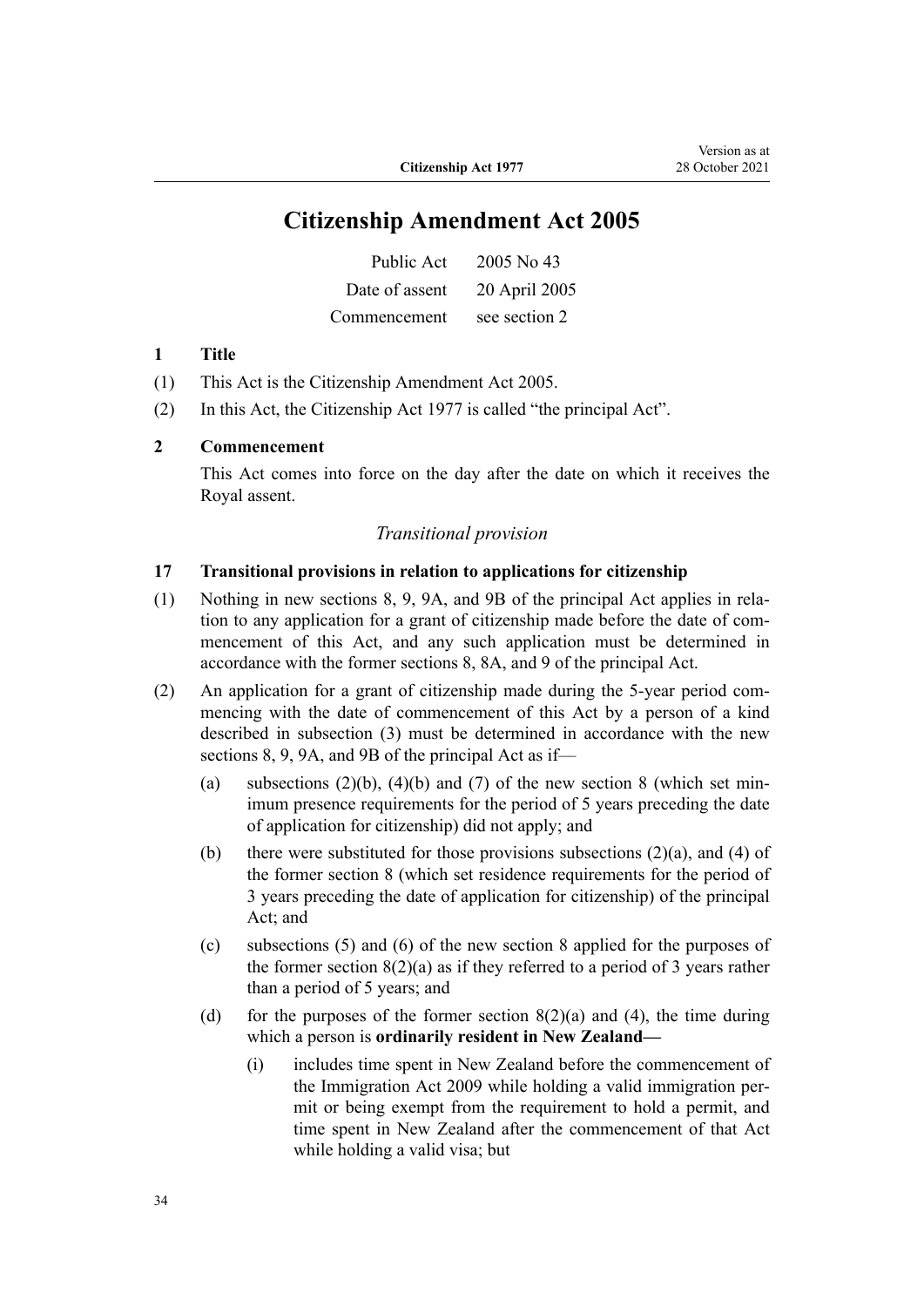- (ii) does not include any time during which the person was unlawfully in New Zealand.
- (3) Subsection (2) applies in respect of any person who—
	- (a) before the date of commencement of this Act was entitled in terms of the Immigration Act 1987 to be in New Zealand indefinitely, or was entitled to reside indefinitely in the Cook Islands, Niue, or Tokelau; or
	- (b) became so entitled on or after the date of commencement of this Act pursuant to an application made under the Immigration Act 1987 or the Immigration Act 2009.
- (4) In this section,—

**former**, in relation to any section or provision, means the relevant section or provision of the principal Act as in force before the commencement of this Act

**new**, in relation to any section or provision, means the relevant section or pro‐ vision of the principal Act as substituted by section 7 of this Act.

Section  $17(2)(d)(i)$ : replaced, at 2 am on 29 November 2010, by [section 406\(1\)](http://legislation.govt.nz/pdflink.aspx?id=DLM1441347) of the Immigration Act 2009 (2009 No 51).

Section 17(3)(b): replaced, at 2 am on 29 November 2010, by [section 406\(1\)](http://legislation.govt.nz/pdflink.aspx?id=DLM1441347) of the Immigration Act 2009 (2009 No 51).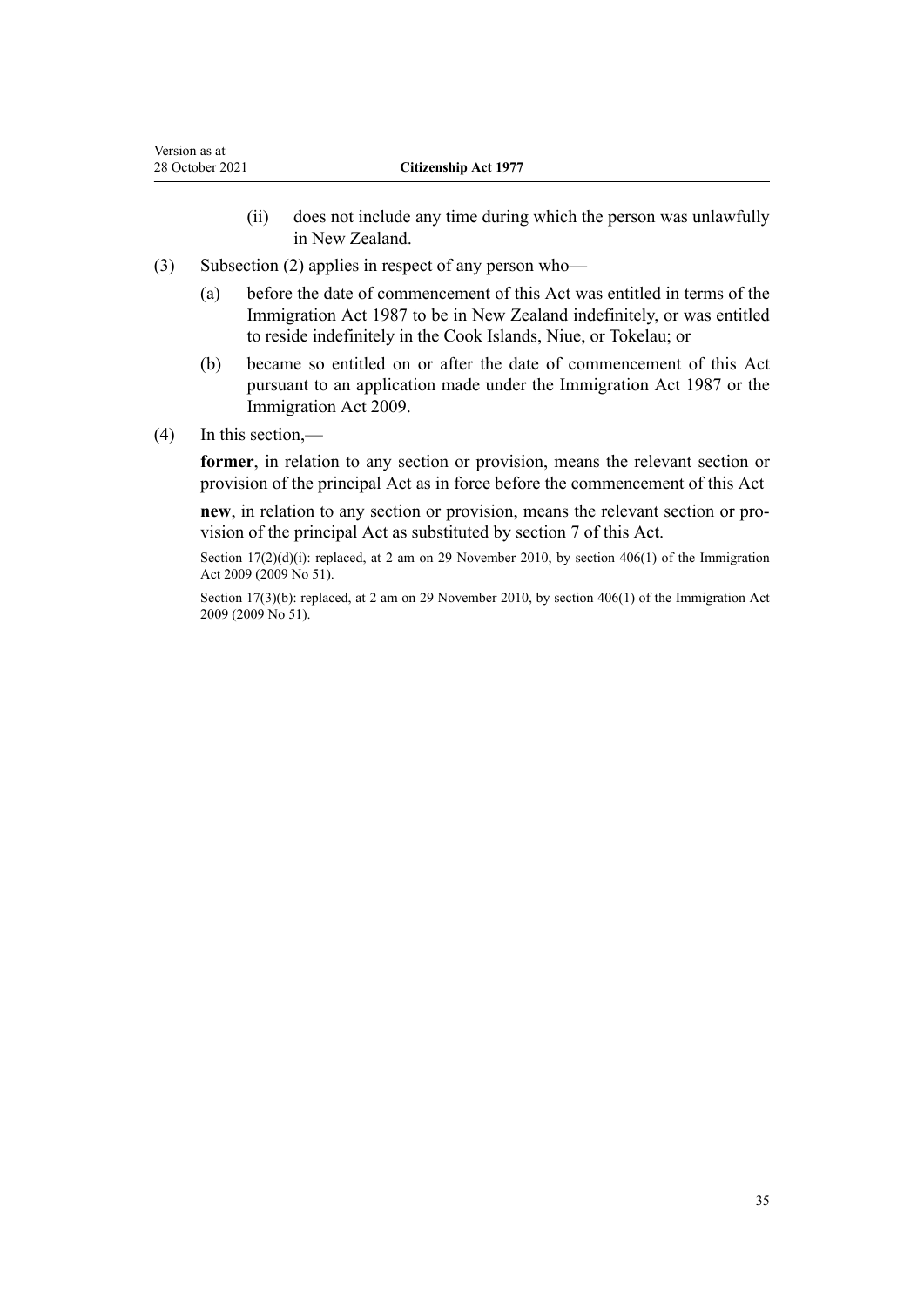#### **Notes**

# *1 General*

This is a consolidation of the Citizenship Act 1977 that incorporates the amendments made to the legislation so that it shows the law as at its stated date.

### *2 Legal status*

A consolidation is taken to correctly state, as at its stated date, the law enacted or made by the legislation consolidated and by the amendments. This presump‐ tion applies unless the contrary is shown.

[Section 78](http://legislation.govt.nz/pdflink.aspx?id=DLM7298365) of the Legislation Act 2019 provides that this consolidation, published as an electronic version, is an official version. A printed version of legis‐ lation that is produced directly from this official electronic version is also an official version.

# *3 Editorial and format changes*

The Parliamentary Counsel Office makes editorial and format changes to consolidations using the powers under [subpart 2](http://legislation.govt.nz/pdflink.aspx?id=DLM7298371) of Part 3 of the Legislation Act 2019. See also [PCO editorial conventions for consolidations](http://www.pco.govt.nz/editorial-conventions/).

#### *4 Amendments incorporated in this consolidation*

Secondary Legislation Act 2021 (2021 No 7): [section 3](http://legislation.govt.nz/pdflink.aspx?id=LMS268932) Public Service Act 2020 (2020 No 40): [section 135](http://legislation.govt.nz/pdflink.aspx?id=LMS176959) Privacy Act 2020 (2020 No 31): [section 190](http://legislation.govt.nz/pdflink.aspx?id=LMS23664) Statutes Amendment Act 2019 (2019 No 56): [Part 6](http://legislation.govt.nz/pdflink.aspx?id=LMS58908) Minors (Court Consent to Relationships) Legislation Act 2018 (2018 No 22): [sections 27–29](http://legislation.govt.nz/pdflink.aspx?id=LMS25406) Identity Information Confirmation Act 2012 (2012 No 124): [section 22](http://legislation.govt.nz/pdflink.aspx?id=DLM3136868) Criminal Procedure Act 2011 (2011 No 81): [section 413](http://legislation.govt.nz/pdflink.aspx?id=DLM3360714) Immigration Act 2009 (2009 No 51): [section 406\(1\)](http://legislation.govt.nz/pdflink.aspx?id=DLM1441347) Births, Deaths, Marriages, and Relationships Registration Amendment Act 2008 (2008 No 48): sec[tion 47](http://legislation.govt.nz/pdflink.aspx?id=DLM1048943) Overseas Investment Act 2005 (2005 No 82): [section 75](http://legislation.govt.nz/pdflink.aspx?id=DLM358540) [Citizenship Amendment Act 2005](http://legislation.govt.nz/pdflink.aspx?id=DLM346733) (2005 No 43) State Sector Amendment Act (No 2) 2004 (2004 No 114): [section 19\(1\)](http://legislation.govt.nz/pdflink.aspx?id=DLM329600) State Sector Amendment Act 2003 (2003 No 41): [section 13\(1\)](http://legislation.govt.nz/pdflink.aspx?id=DLM201377) New Zealand Trade and Enterprises Act 2003 (2003 No 27): [section 84](http://legislation.govt.nz/pdflink.aspx?id=DLM197801) [Citizenship Amendment Act 2002](http://legislation.govt.nz/pdflink.aspx?id=DLM167877) (2002 No 62) [Citizenship Amendment Act \(No 2\) 2001](http://legislation.govt.nz/pdflink.aspx?id=DLM121266) (2001 No 95) [Citizenship Amendment Act 2001](http://legislation.govt.nz/pdflink.aspx?id=DLM110979) (2001 No 58) [Citizenship Amendment Act 2000](http://legislation.govt.nz/pdflink.aspx?id=DLM54921) (2000 No 9) Adoption (Intercountry) Act 1997 (1997 No 109): [section 29](http://legislation.govt.nz/pdflink.aspx?id=DLM423065)